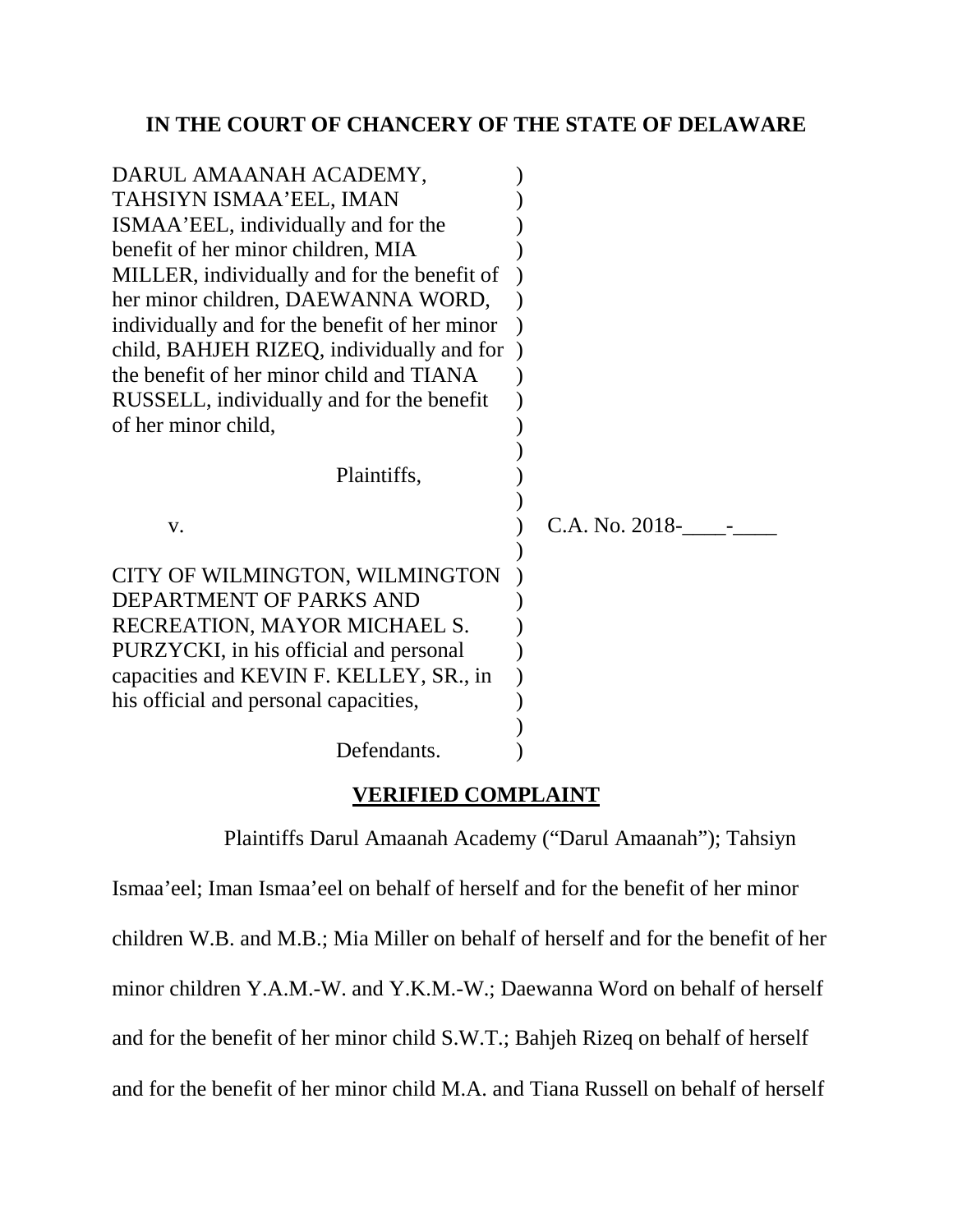and for the benefit of her minor child S.J. (collectively, "Plaintiffs"), by and through their undersigned attorneys, hereby bring this Verified Complaint against the City of Wilmington (the "City"), the Wilmington Department of Parks and Recreation (the "Parks Department"), Mayor Michael S. Purzycki ("Mayor Purzycki") and Director of the Wilmington Department of Parks and Recreation Kevin F. Kelley, Sr. ("Director Kelley" and, with the City, the Parks Department and Mayor Purzycki, "Defendants"). Plaintiffs allege, upon personal knowledge and upon information and belief, including the investigation of counsel and review of publicly available information, as follows:

### **NATURE OF THE PROCEEDINGS**

1. Each summer, children across the country spend fun, carefree days at their local swimming pools and water parks. Yet, for a community of Muslim children in Wilmington, Delaware, this summer has been drastically different. Instead of enjoying time at the pool with their family and friends, they have been subjected to a pattern of discriminatory treatment by municipal employees of the City working at public pools.

2. Over twenty years ago, the predominately African-American Muslim community in Wilmington founded Darul Amaanah, a nonprofit organization that strives to teach local children basic life skills and instill them with pride in their culture and faith. Every year, Darul Amaanah holds its eagerly anticipated

<sup>2</sup>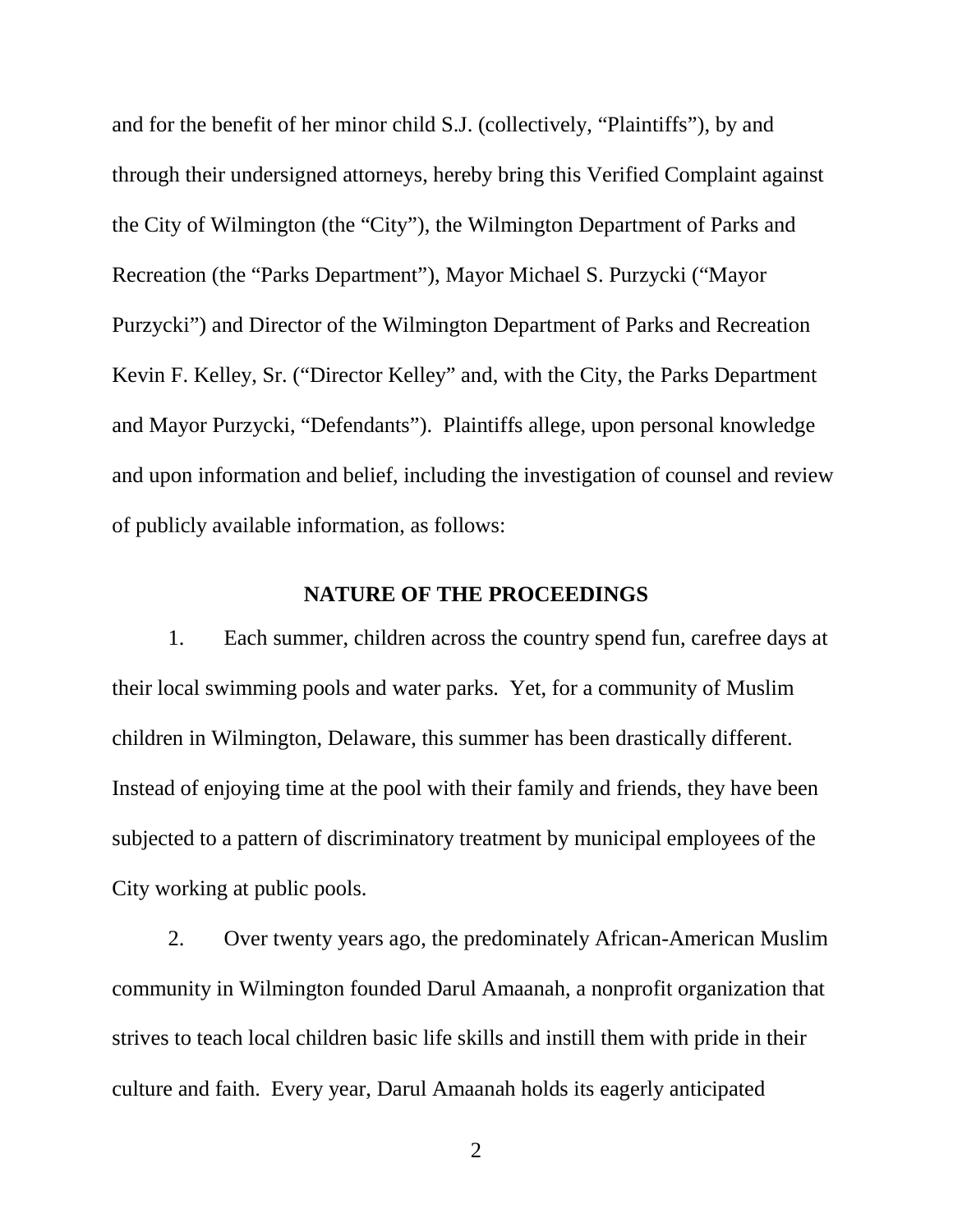summer camp, an educational program through which the children can make new friends, meet positive role models, and enjoy fun summer activities, including swimming in local pools.

3. The City, Mayor Purzycki, the Parks Department and Director Kelley are responsible for the operation and supervision of a number of swimming pools that are open and available to the public during the summer. The staff of Darul Amaanah's summer camp regularly takes its students, who are between five and twelve years old, to the City's public pools, including the Foster M. Brown Community Pool ("Foster Brown"), which is directly adjacent to Darul Amaanah's facility. In fact, Foster Brown is located so close to Darul Amaanah – less than 50 yards<sup>1</sup> away – that its staff and children can see and hear patrons splashing and enjoying the water from the facility's classrooms.

4. Many of the children at Darul Amaanah, consistent with their sincerely held religious beliefs, wear modest clothing that covers different parts of their bodies when out in public, including while at the pool. For years, these children have swum at the City's public pools, including Foster Brown, without issue. But in the 2018 summer season, without justification, Defendants and their

<sup>1</sup> A July 17, 2018 article published by the Delaware News Journal is attached hereto as Exhibit A. The photograph featured on the first page of that article demonstrates the proximity of Foster Brown to Darul Amaanah's facility, a cream-colored building with blue doors.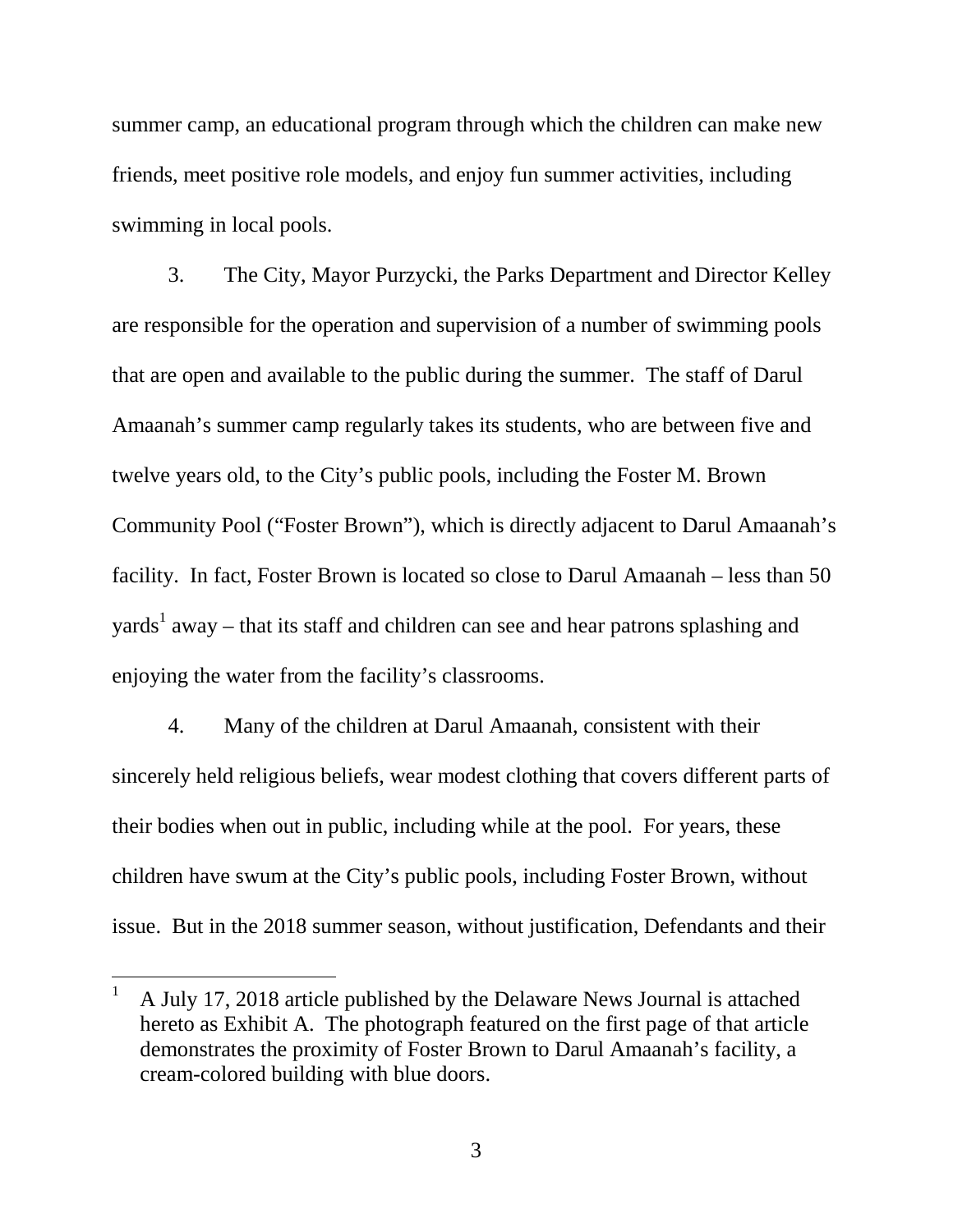employees have denied these children access to the pools and subjected them to discriminatory and harassing conduct, simply on account of the Darul Amaanah children's efforts to adhere to their religious beliefs.

5. Defendants' only excuse for the unjust treatment of the children at Darul Amaanah – many of whom are preschool age – is that they are enforcing a policy that prohibits individuals from wearing cotton-based clothing in public pools. The reality is that children in public swimming pools across the City have long worn cotton-based clothing. For many local children, these items are the only garments that they can afford. And although many children wear cotton clothing in the City's pools, only one group has been repeatedly targeted through the City's purported "no cotton" policy – the children of Darul Amaanah, whose clothing differs from that of other children's only in that Defendants' employees know the children wear it because of their religious beliefs.

6. State regulations do not prohibit cotton clothing in public swimming pools. Nor does the current signage posted at City pools, which states that patrons must wear "proper attire" at the pools and that "cutoff jeans" are prohibited.

7. Throughout the summer, the staff of Darul Amaanah, along with the parents of the children against whom the City has discriminated, have raised concerns and sent complaints to Defendants and other City employees about their mistreatment. Those concerns have largely gone unaddressed. Instead, Plaintiffs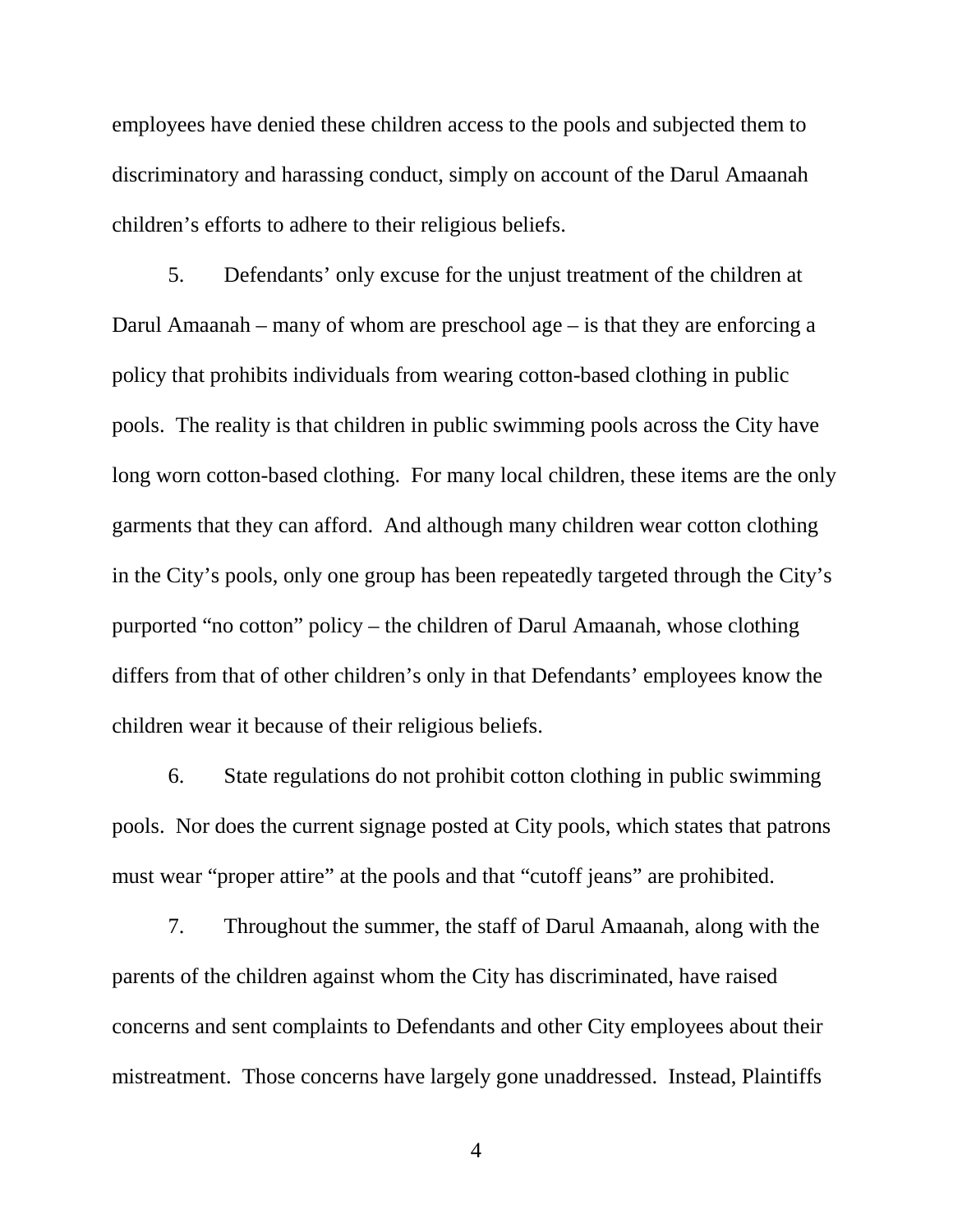have received ever-shifting explanations about the purported "no cotton" policy and why it is being used against them, and the City has expressed outright support for one pool manager in particular who repeatedly discriminated against the children at Darul Amaanah. As public outcry about the treatment of these young children mounted, Mayor Purzycki's office publicly issued a press release containing an "apology." Yet, he never met with the children or their families, and privately continued to condone and attempt to justify the City's ongoing discriminatory conduct.

8. In the summer of 2018, Wilmington city pools were open to the public at large from June 24 to August 18, three weekdays per week. Of the 24 potential pool days at Foster Brown, the children at Darul Amaanah enjoyed only *one* harassment free day the entire summer.

9. Foster Brown staff forced the children to leave or denied them entry outright for about half of the pool season. During the last *fourteen* days of the season, the children did not dare return to Foster Brown, despite seeing the pool's cool blue waters each day of summer camp from Darul Amaanah's classrooms and backyard, because they knew they would be turned away or face discrimination if they tried. Defendants' wrongful discriminatory conduct stole the entire 2018 swim season from these children. 2018 is a summer the children will always remember, but for the wrong reasons.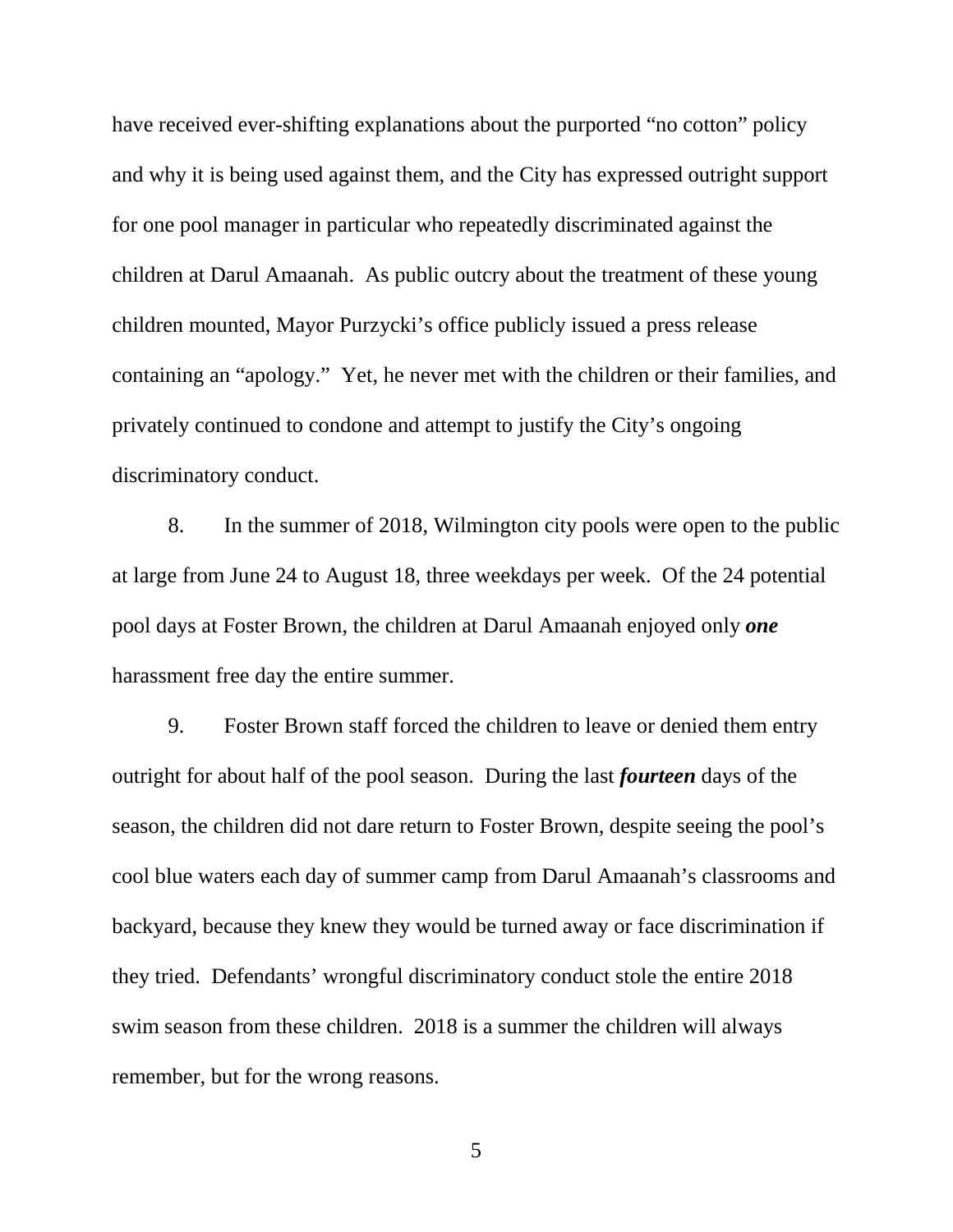10. The experiences of this summer have shaken the Darul Amaanah community to its core. The central mission of Darul Amaanah is to affirm its students' religious and cultural identities, a task undermined by Defendants' patterns of discriminatory conduct and behavior. As a result of their treatment at Foster Brown, many of the children have come home in tears, shattered by their treatment by City employees and questioning whether their Islamic faith makes them unwelcomed and unwanted. Some of the children no longer wish to wear their religious clothing – including their headscarves – because they are afraid the City will continue to discriminate against them.

11. These events have been emotionally and psychologically damaging to the children and their families, not only because of the discriminatory treatment against them but also because of Defendants' ongoing failure to meaningfully respond to their complaints. Indeed, even after Mayor Purzycki's office finally issued a statement of general apology when one of these incidents went public, the discrimination against Darul Amaanah persisted. In fact, the Foster Brown staff once again prohibited the children from using the pool just two days after this "apology." Defendants have given Plaintiffs every reason to believe that they will experience the exact same treatment once the pool season begins again next year.

12. Plaintiffs call upon this Court's proud history of remedying civil rights violations and ask it to ensure that these children will not be subjected to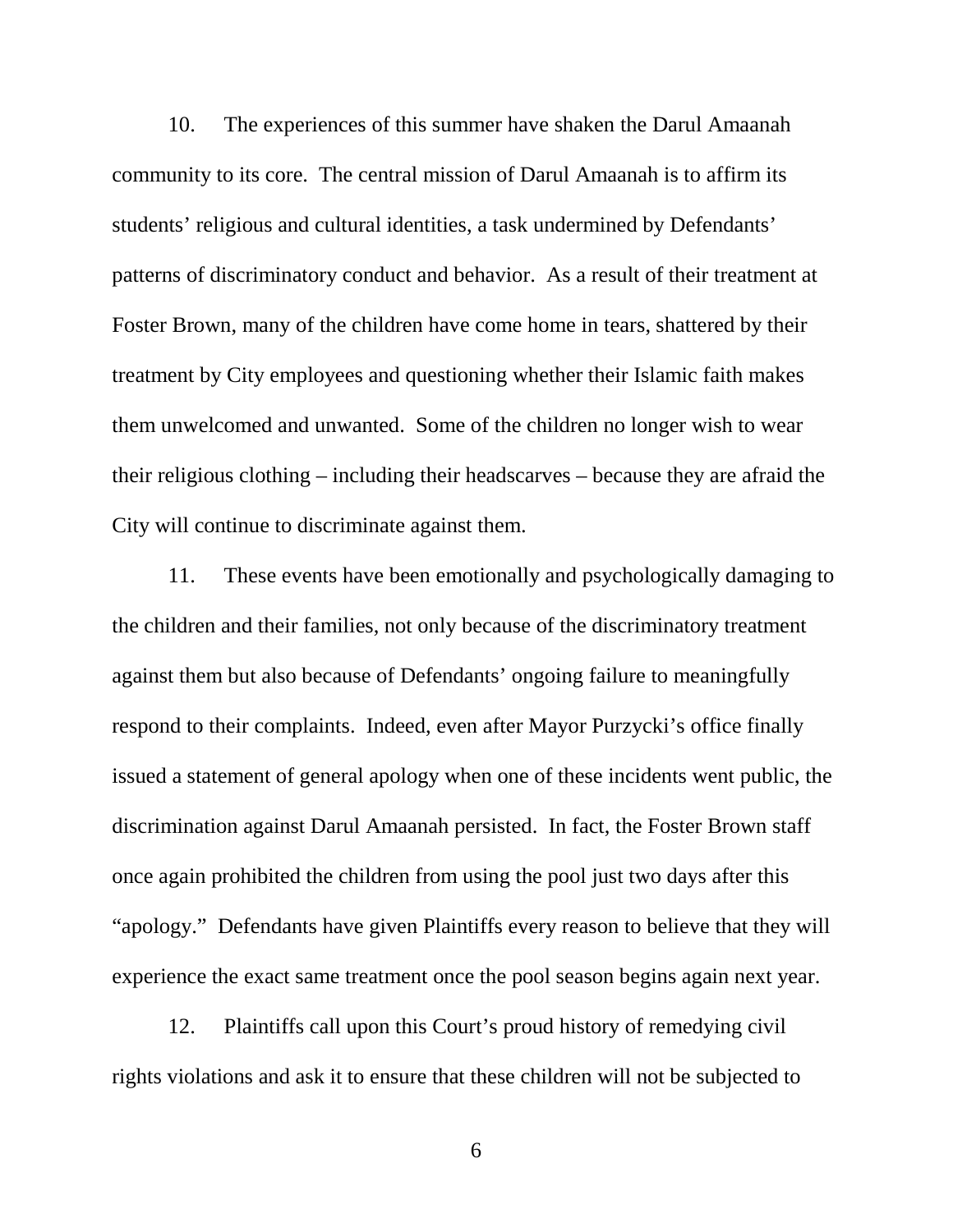unequal accommodation at the City's public pools again. *See Belton v. Gebhart*, 87 A.2d 862 (Del. Ch. 1952), *aff'd*, 91 A.2d 137 (Del. 1952), *aff'd sub nom. Brown v. Bd. of Educ. of Topeka, Kan*., 349 U.S. 294 (1955).

13. Plaintiffs bring this action to remedy the continuing violation of their civil rights secured by Article I, Section 1 of the Delaware Constitution; the First and Fourteenth Amendments to the United States Constitution, pursuant to 42 U.S.C. § 1983; and Titles II and VI of the Civil Rights Act of 1964, 42 U.S.C. §§ 2000(a) and (d). Simply put, Plaintiffs demand that these children get the fair and equal opportunity to enjoy the City's pools, free from harassment and discrimination on the basis of their religion and race, as guaranteed to them by the constitutions of this state and nation.

#### **JURISDICTION AND VENUE**

14. This Court has jurisdiction over the state and federal constitutional violations alleged herein under 10 *Del. C.* § 341.

15. As detailed herein, the harm Plaintiffs face – namely, the repeated violation of their state and federal constitutional rights, and the resulting psychological and emotional trauma Defendants' discriminatory conduct has caused these young children – is irreparable and can be adequately remedied only through injunctive relief.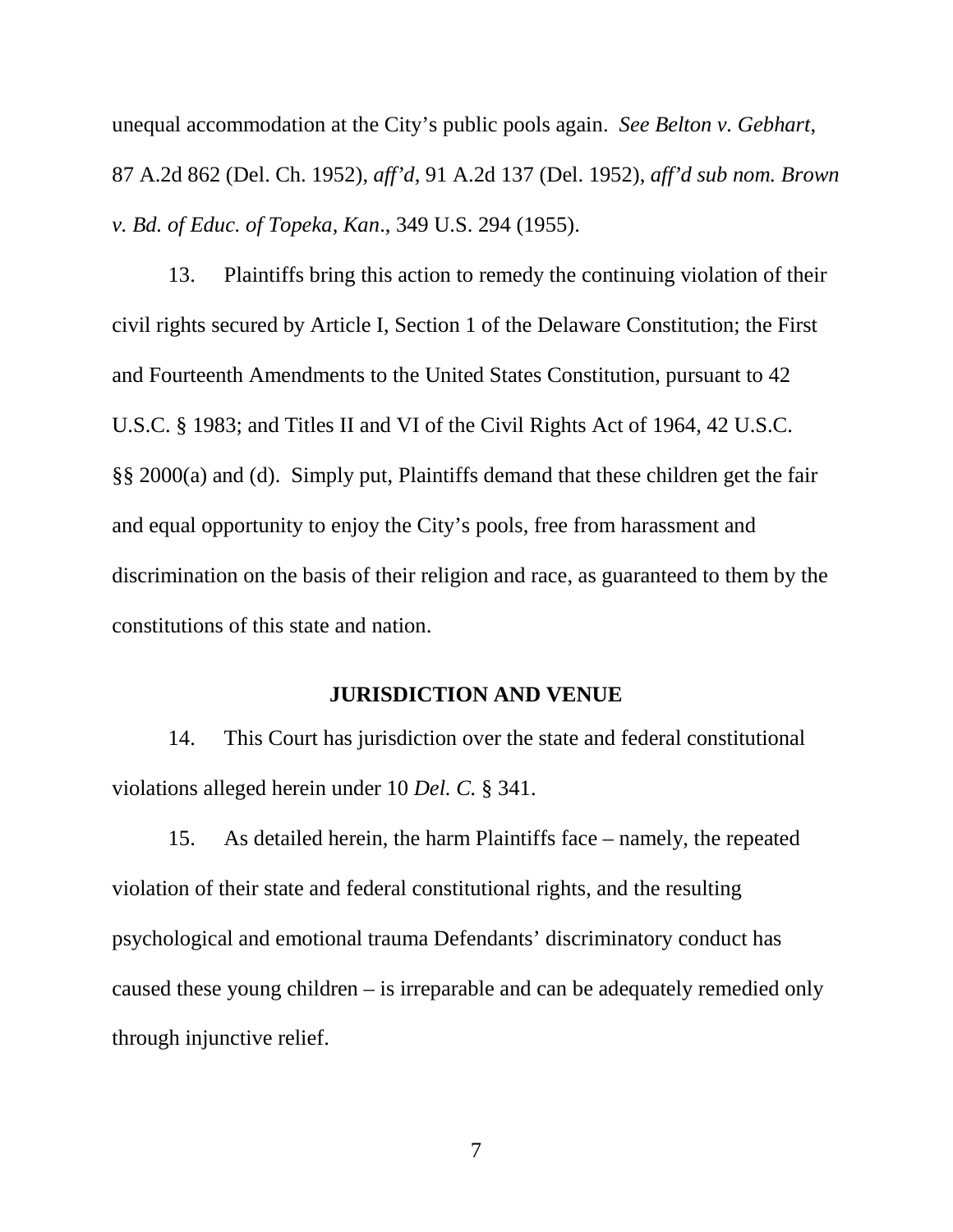16. This Court has concurrent jurisdiction with the federal courts to hear claims involving violations of the U.S. Constitution under 42 U.S.C. § 1983.

17. All of the events giving rise to the claims alleged herein arose in Wilmington, Delaware. Venue is therefore proper in this Court.

### **PARTIES**

18. Plaintiff Darul Amaanah Academy is a nonprofit organization founded in 1997 and based in Wilmington, Delaware. It provides Islamic classes for children, including Arabic literacy courses. For the past three years, Darul Amaanah has conducted a youth summer camp aimed at connecting the children with other young local Muslims, engaging them in fun summer activities, and surrounding them with positive role models.

19. Plaintiff Tahsiyn Ismaa'eel is a resident of Wilmington, Delaware. She is an African American Muslim and serves as the principal of the Darul Amaanah Academy and director of its youth summer camp. In accordance with her religious beliefs, Tahsiyn Ismaa'eel wears a headscarf with a partial covering of her face.

20. Plaintiff Iman Ismaa'eel is a resident of Wilmington, Delaware. Iman Ismaa'eel has two children, W.B., who is twelve years old, and M.B., who is nine years old. Iman Ismaa'eel and her children are African American Muslims, and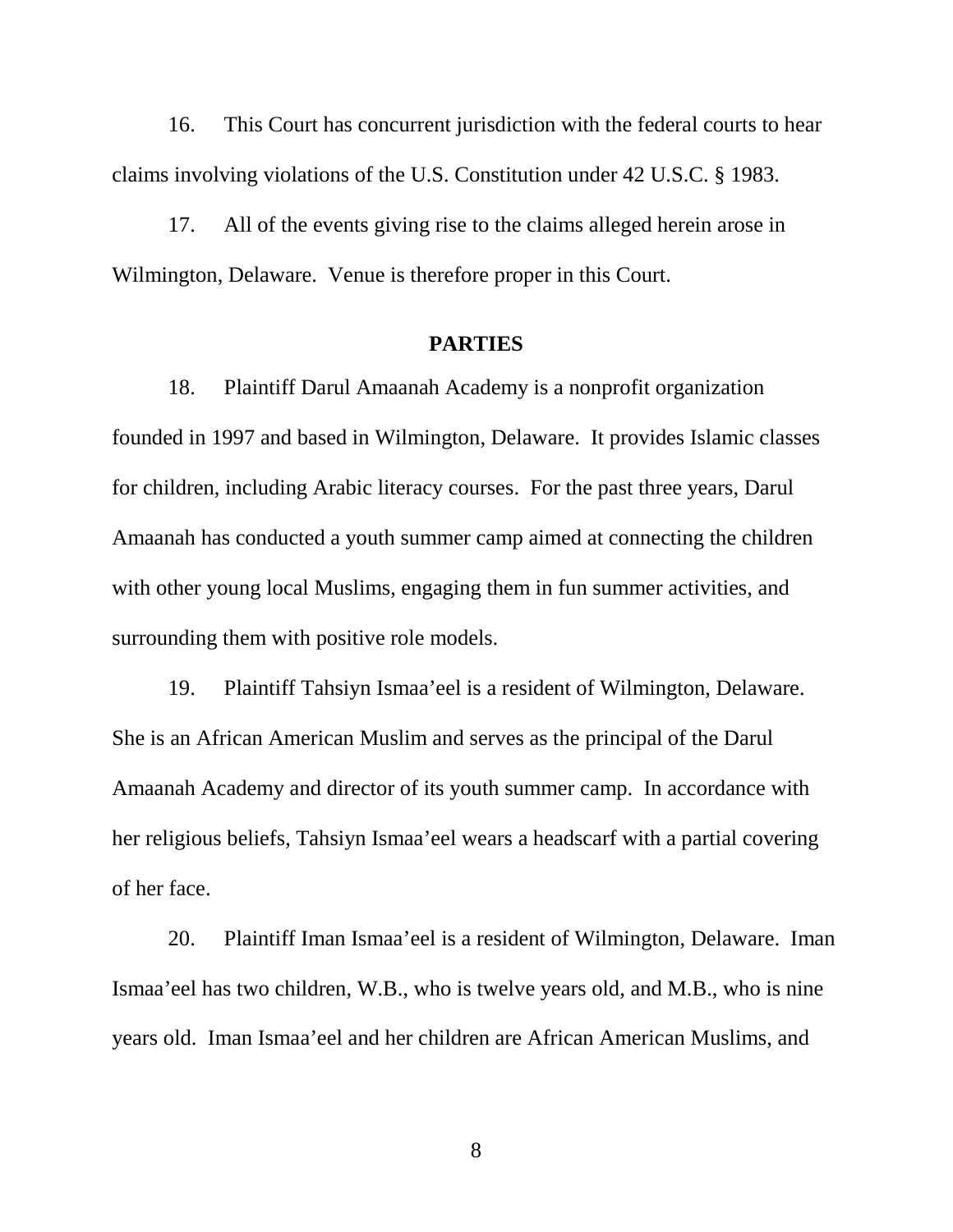her children attend Darul Amaanah's summer camp. Iman Ismaa'eel brings this action individually and for the benefit of her minor children W.B. and M.B.

21. Plaintiff Mia Miller is a resident of Wilmington, Delaware. Ms. Miller has two daughters, Y.A.M.-W., who is six years old, and Y.K.M.-W., who is five years old. Ms. Miller and her children are African American Muslims, and her children attend Darul Amaanah's summer camp. Ms. Miller brings this action individually and for the benefit of her minor children Y.A.M.-W. and Y.K.M.-W.

22. Plaintiff Daewanna Word is a resident of Wilmington, Delaware. Ms. Word has a daughter, S.W.T., who is ten years old. Ms. Word and her daughter are both African American Muslims, and her daughter attends Darul Amaanah's summer camp. Ms. Word brings this action individually and for the benefit of her minor child S.W.T.

23. Plaintiff Bahjeh Rizeq is a resident of Delaware County, Pennsylvania. Ms. Rizeq has a daughter, M.A., who is five years old. Ms. Rizeq and her daughter are Muslim women of Arab descent, and her daughter attends Darul Amaanah's summer camp. Ms. Rizeq brings this action individually and for the benefit of her minor child M.A.

24. Plaintiff Tiana Russell is a resident of Wilmington, Delaware. Ms. Russell has a daughter, S.J., who is twelve years old. Ms. Russell and her daughter are both African American Muslims, and her daughter attends Darul Amaanah's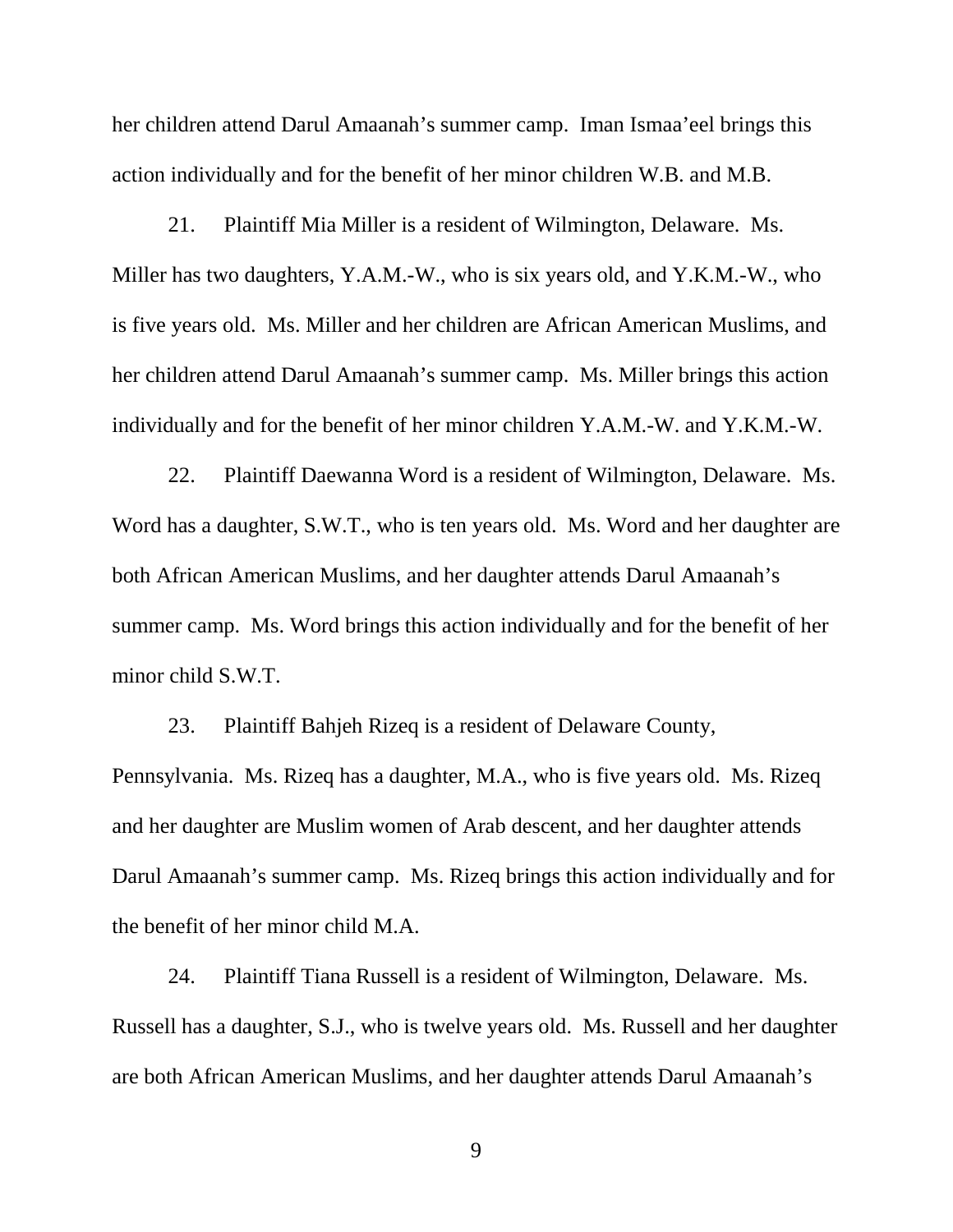summer camp. Tiana brings this action individually and for the benefit of her minor child S.J.

25. Defendant City of Wilmington is a municipal corporation or political subdivision organized and existing under the laws of the State of Delaware. Upon information and belief, the City is a recipient of federal financial assistance.

26. Defendant Wilmington Department of Parks and Recreation is a division of the City of Wilmington.

27. Defendant Michael S. Purzycki is the Mayor of the City of Wilmington, with supervisory authority over the Parks Department. He is sued in his official and personal capacities.

28. Defendant Kevin F. Kelley, Sr. is the Director of the Parks Department, with supervisory authority over all of the officers and operations of the Parks Department. He is sued in his official and personal capacities.

#### **FACTUAL ALLEGATIONS**

### **A. Darul Amaanah And Its Summer Youth Camp Foster Pride In Its Students' Culture And Islamic Faith.**

29. Founded in 1997, Darul Amaanah is a nonprofit organization based in Wilmington, Delaware. Darul Amaanah's mission is to teach local children basic life skills and instill them with pride in their culture and faith. To that end, Darul Amaanah enrolls students from preschool to high school and provides classes in both standard curriculum subjects and Islamic studies.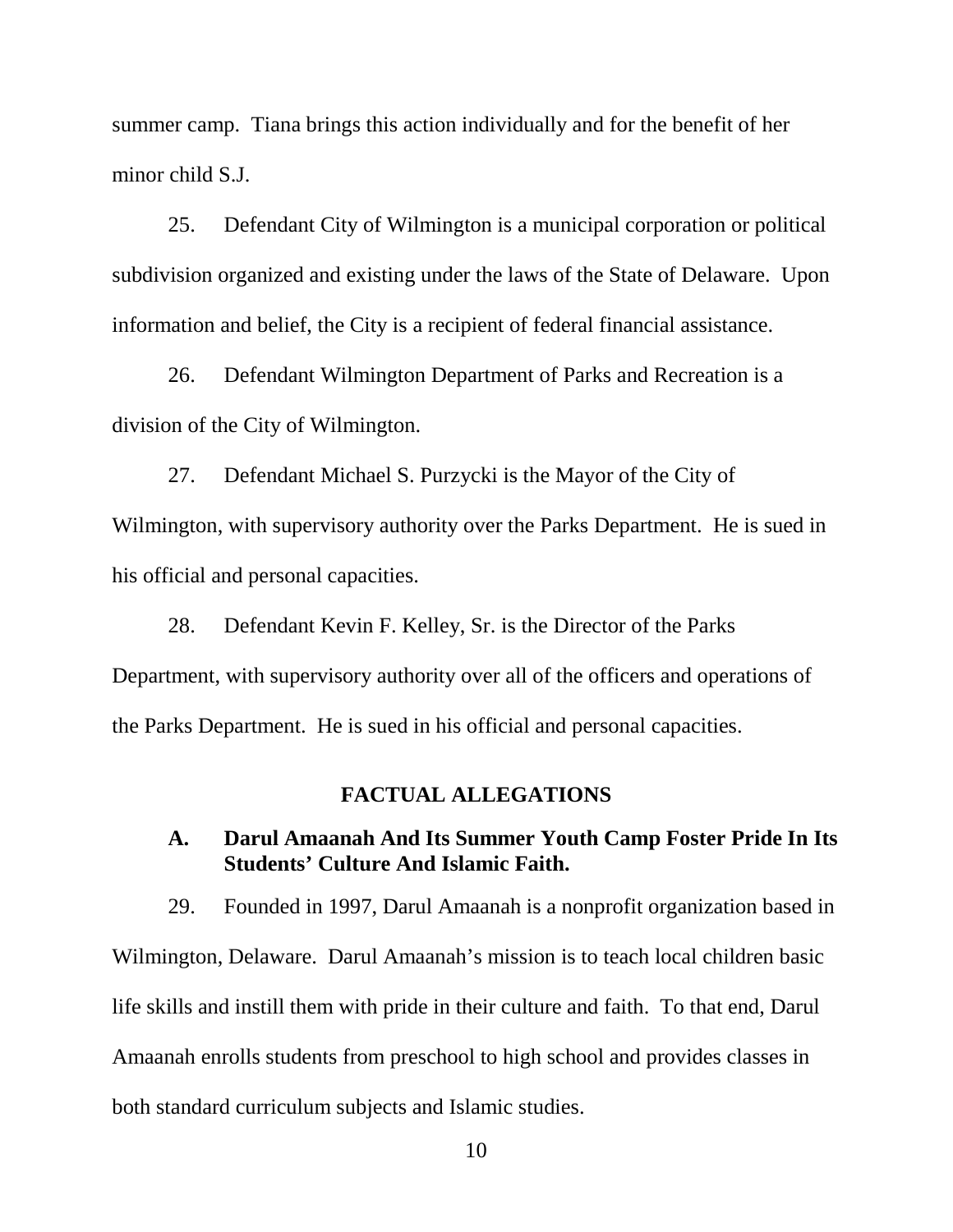30. While Darul Amaanah is open to children of all races, religions and genders, it primarily serves the local African American Muslim community. As such, in addition to providing these children with a safe and positive learning environment, Darul Amaanah encourages its students to cherish their own cultural values and heritage and works to instill them with positive self-esteem. Students are also taught to develop critical thinking skills and encouraged to become contributing members of their larger Wilmington community.

31. As part of its goal of instilling confidence and knowledge in its students, Darul Amaanah actively works with its students to educate them about their Islamic faith and strives to create a safe and comfortable environment where they can express their religious beliefs.

32. For many of Darul Amaanah's students and their parents, one of the core principles of their Islamic religious beliefs is modesty. That core belief has implications for all aspects of their lives, and they express this modesty by exhibiting humility and respect for others both through their interpersonal interactions and by dressing in a certain manner. Out of adherence to their religious beliefs, many students at Darul Amaanah wear modest clothing that covers different parts of their bodies in public. For some students, this may mean covering their legs by wearing pants or leggings, or covering their arms by wearing a long-sleeve shirt. For others, it means covering their hair with a headscarf.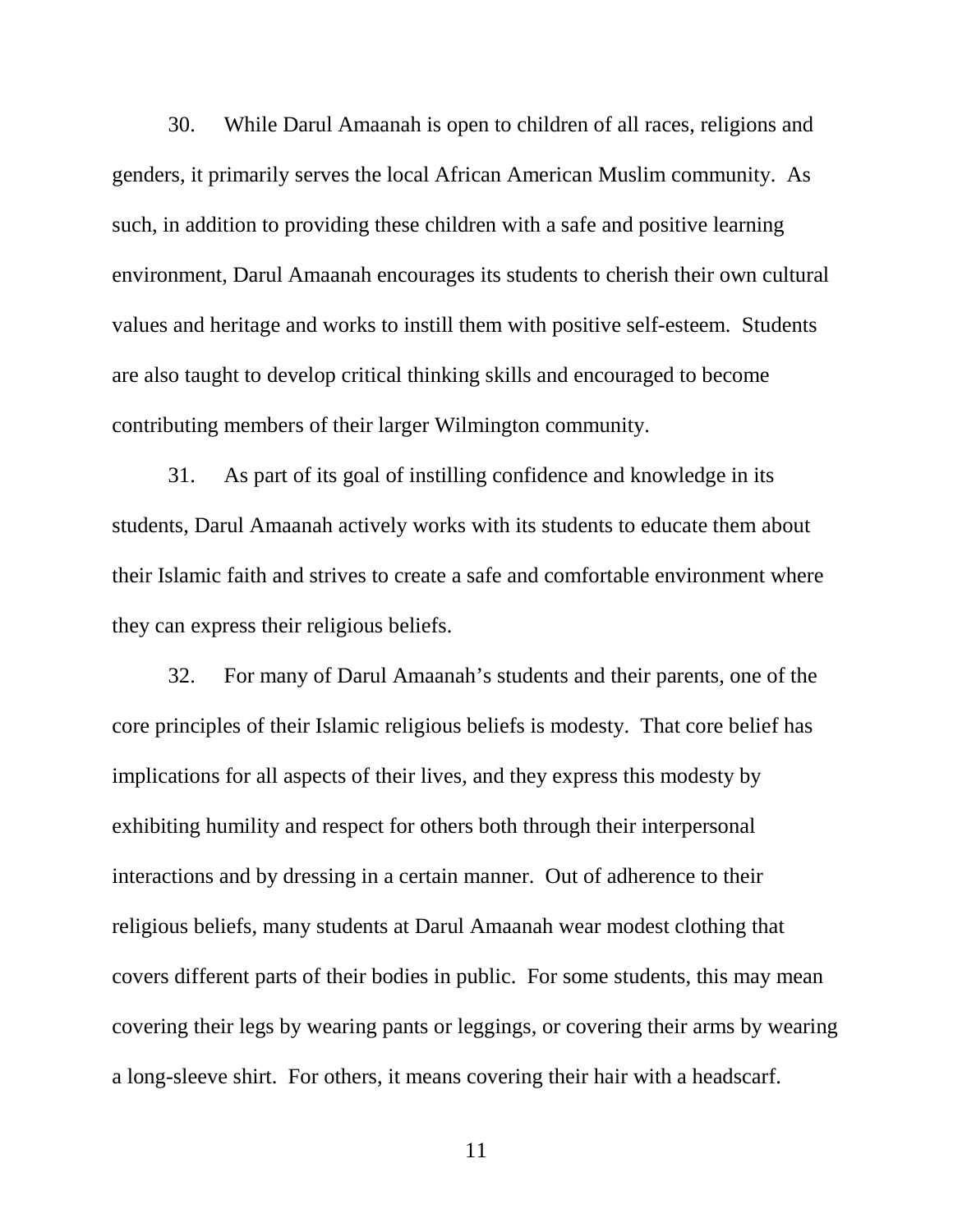33. For over a decade, Darul Amaanah's members have staunchly advocated for civil rights in Wilmington. They have volunteered to teach Islamic studies in local prisons, provided free clothing and food to those in need and, for a time, offered transitional housing to women recently released from prison. As part of its efforts, Darul Amaanah has conducted a youth summer camp since 2015. The camp aims to connect the children with other young local Muslims, engage them in fun summer activities, and surround them with positive role models. Many of the children look forward to this camp all year and view it as the highlight of their summer. Both the parents and children love having a safe and fun environment where the students can learn, play and receive positive reinforcement about who they are and what they believe.

34. This year, the Darul Amaanah youth summer camp began on June 11, 2018. Approximately 25 children, ages five to twelve years old, attended the summer camp.

35. Tahsiyn Ismaa'eel currently serves as the principal of Darul Amaanah and director of its annual youth summer camp. In that capacity, she is responsible for overseeing the camp's programming and working with the students enrolled in the program, as well as with their parents. In accordance with her religious beliefs, Tahsiyn Ismaa'eel wears a headscarf with a partial covering of her face.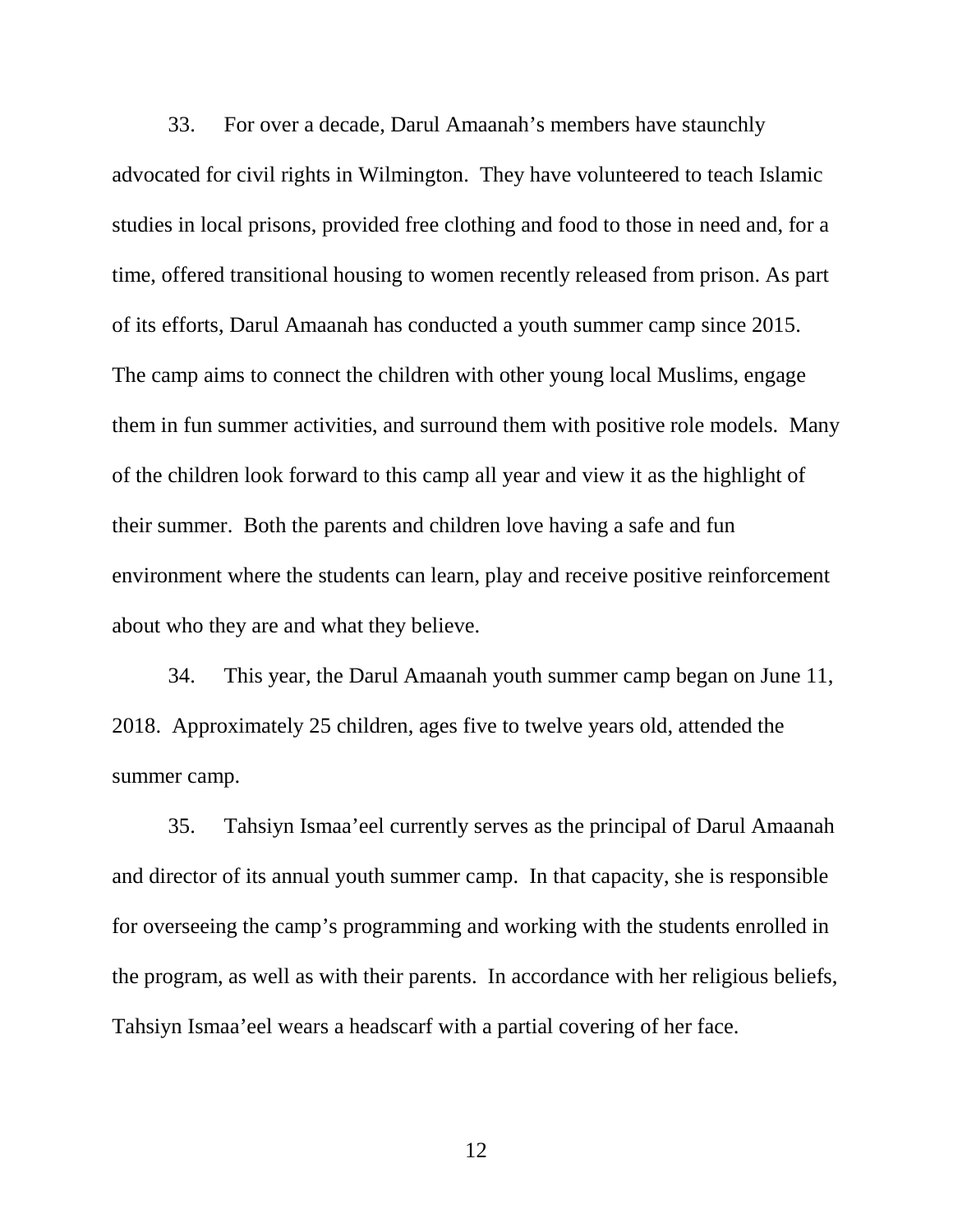### **B. The Students Of Darul Amaanah Have Been Repeatedly Subjected To Discriminatory Treatment At Local Swimming Pools.**

36. Foster Brown is located immediately adjacent to and less than 50 yards away from Darul Amaanah's facility. Students at Darul Amaanah need only walk out the door and around a chain-link fence to enter the front gate of Foster Brown. They do not even need to cross the street.

37. For the past three years, Tahsiyn Ismaa'eel has taken the students at Darul Amaanah's annual youth summer camp to local swimming pools operated and maintained by the City, including Foster Brown. The pools are staffed by Red Cross-certified lifeguards, and can be accessed without cost during public swimming hours. The City's website lists the location and hours of operation of five "public swimming pools operated by the City of Wilmington's Parks and Recreation Department."

38. The summer 2018 swim season lasts approximately eight weeks, beginning on June 24 and ending on August 18, 2018. During the week, Foster Brown is open to the general public – including Darul Amaanah staff and students – on Mondays, Thursdays and Fridays. Accordingly, students at Darul Amaanah should have been permitted to enjoy the pool at Foster Brown no fewer than 24 weekdays during the 2018 swim season.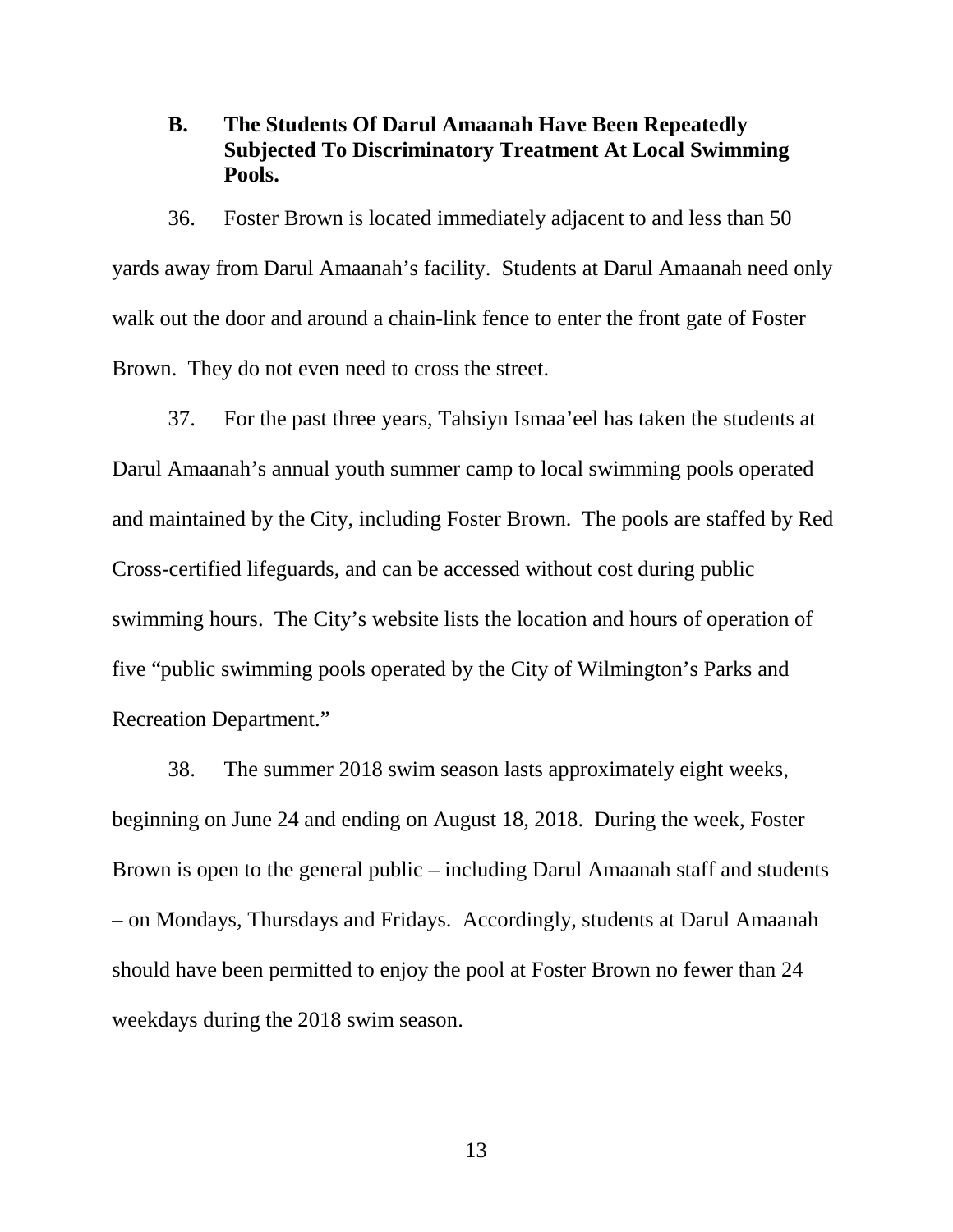39. The time spent at the City's pools is an integral part of the Darul Amaanah summer camp: the students enjoy their time at the pools, and Tahsiyn Ismaa'eel and the other staff rely on the pools as a low-cost, enjoyable activity for the students that provides them with critical water safety skills. Other summer camps do the same thing.

40. When the students of Darul Amaanah visit the City's swimming pools, many of them dress modestly, as required by their religious beliefs. Specifically, some of the students cover their legs by swearing pants or leggings, some of them cover their arms with t-shirts or long-sleeved shirts, and some of them cover their hair with a headscarf. Such clothing does not interfere with the students' ability to swim safely in the pools. $<sup>2</sup>$ </sup>

41. During each of the past three years when Darul Amaanah visited Foster Brown and other City pools dressed in their modest attire, the children swam and enjoyed the facilities without incident. Many other patrons, including non-Muslim individuals, who swam at Foster Brown and other City pools wear similar clothing items such as t-shirts, tank tops, cutoff jeans and hand-me-downs, which are often more affordable than traditional swimwear. Until this summer, Tahsiyn Ismaa'eel and the other Darul Amaanah staff were not aware of

<sup>2</sup> Photographs of the type of clothing worn by Darul Amaanah's students at the pool are attached hereto as Exhibit B.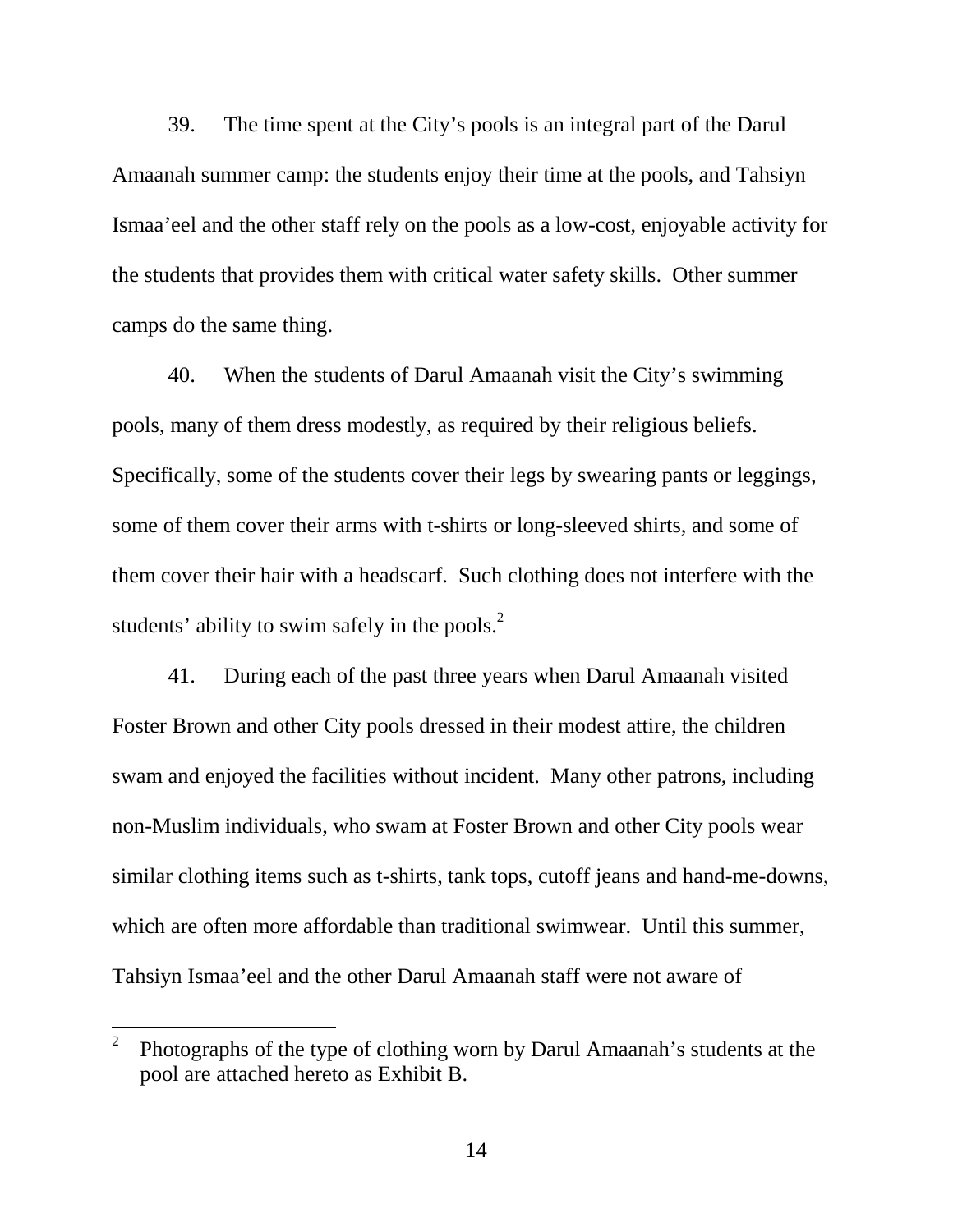employees at Foster Brown complaining about what the children – Muslim or otherwise – were wearing.

42. However, suddenly and without notice, that changed. During the course of this summer, the students of Darul Amaanah have been subjected to discriminatory treatment at City pools simply because of their religion.

### **C. The First Incident at Foster Brown.**

43. At approximately 3:00 p.m. on June 25, 2018, the very first weekday of the 2018 swim season, Tahsiyn Ismaa'eel and her staff left the Darul Amaanah facility with a group of seventeen students to swim at Foster Brown.

44. Within minutes of their arrival, the Foster Brown manager, Glenda Pinkett, began to harass the children from Darul Amaanah. Ms. Pinkett approached a group of four five- and six-year-old girls wearing headscarves; two of whom were wearing specially tailored Islamic swimwear made of a stretchy synthetic material. Tahsiyn Ismaa'eel, who wears a headscarf with a partial covering of her face, was supervising the girls. In a hostile manner and with a raised voice, Ms. Pinkett told the girls to leave the pool immediately because of "what they were wearing." When a Darul Amaanah staff member asked Ms. Pinkett what she meant, Ms. Pinkett pointed specifically at the girls wearing headscarves and said "they can't wear all that."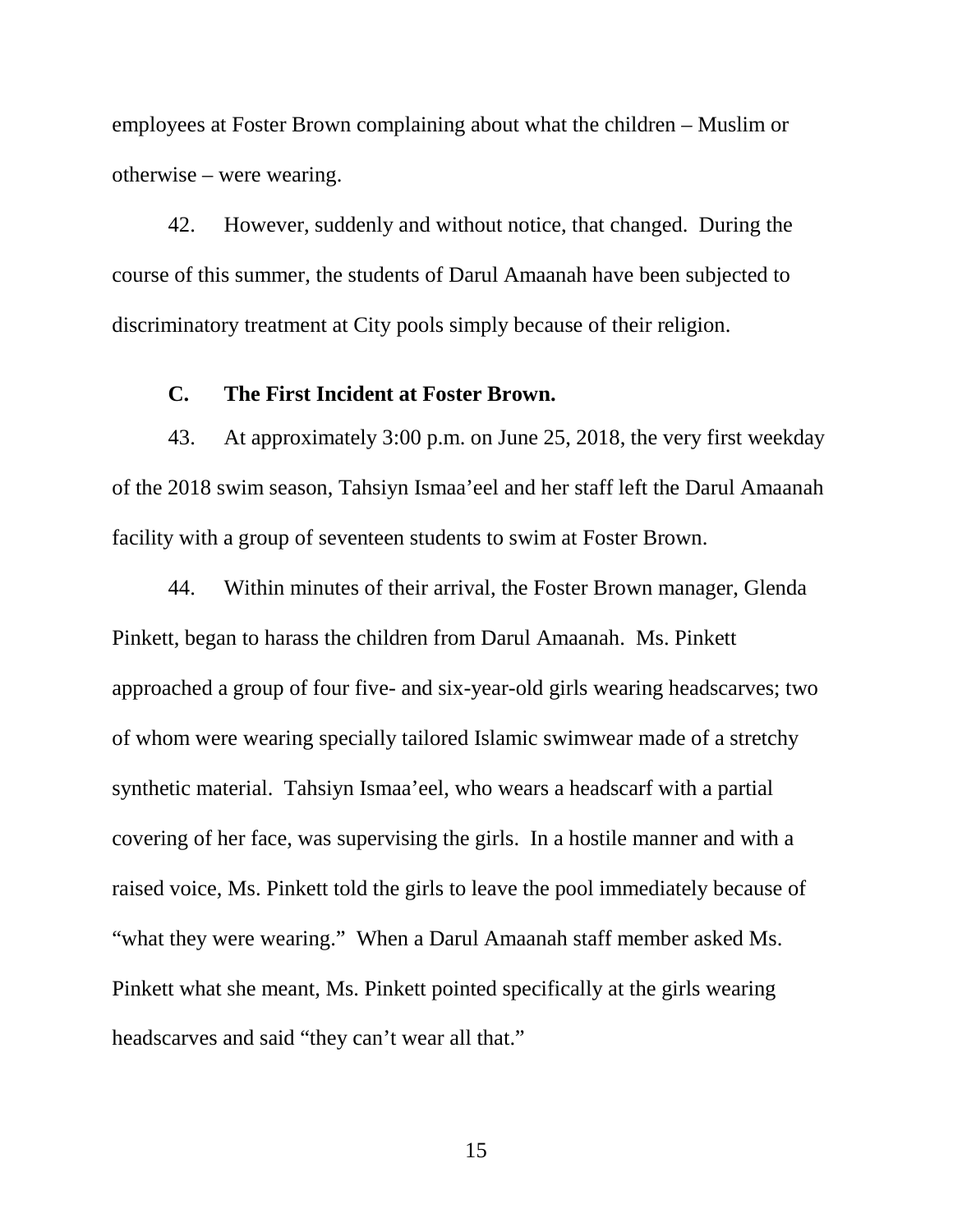45. Tahsiyn Ismaa'eel explained to Ms. Pinkett that the children were wearing a combination of t-shirts, leggings and headscarves in accordance with their religious beliefs, but that she would inform their parents of Ms. Pinkett's concerns. Tahsiyn Ismaa'eel informed Ms. Pinkett that the children of Darul Amaanah had worn such clothing for years at Foster Brown without issue. She also observed that many of the children at the pool who were not with Darul Amaanah were wearing similar clothing like t-shirts, leggings and cutoff jeans, but were not disturbed by the Foster Brown staff or asked to exit the pool as a result of their clothing.

46. In response, Ms. Pinkett continued to insist that the children would have to leave the pool while in "those clothes." Tahsiyn Ismaa'eel asked Ms. Pinkett and the other Foster Brown staff if they could identify any specific policy banning such clothing and requiring the children's removal from the pool. When they could not, Tahsiyn Ismaa'eel noted to Ms. Pinkett that no such policy was included in the rules posted publicly at Foster Brown.

47. During the incident, Plaintiff Bahjeh Rizeq, whose daughter M.A. was forced to leave the pool, also asked Ms. Pinkett why her child was being targeted. Ms. Pinkett informed Ms. Rizeq that it was "because of what she's wearing" and "clothes like that," pointing to her headscarf. When Ms. Rizeq informed Ms. Pinkett that her daughter wore those clothes out of her religious beliefs and had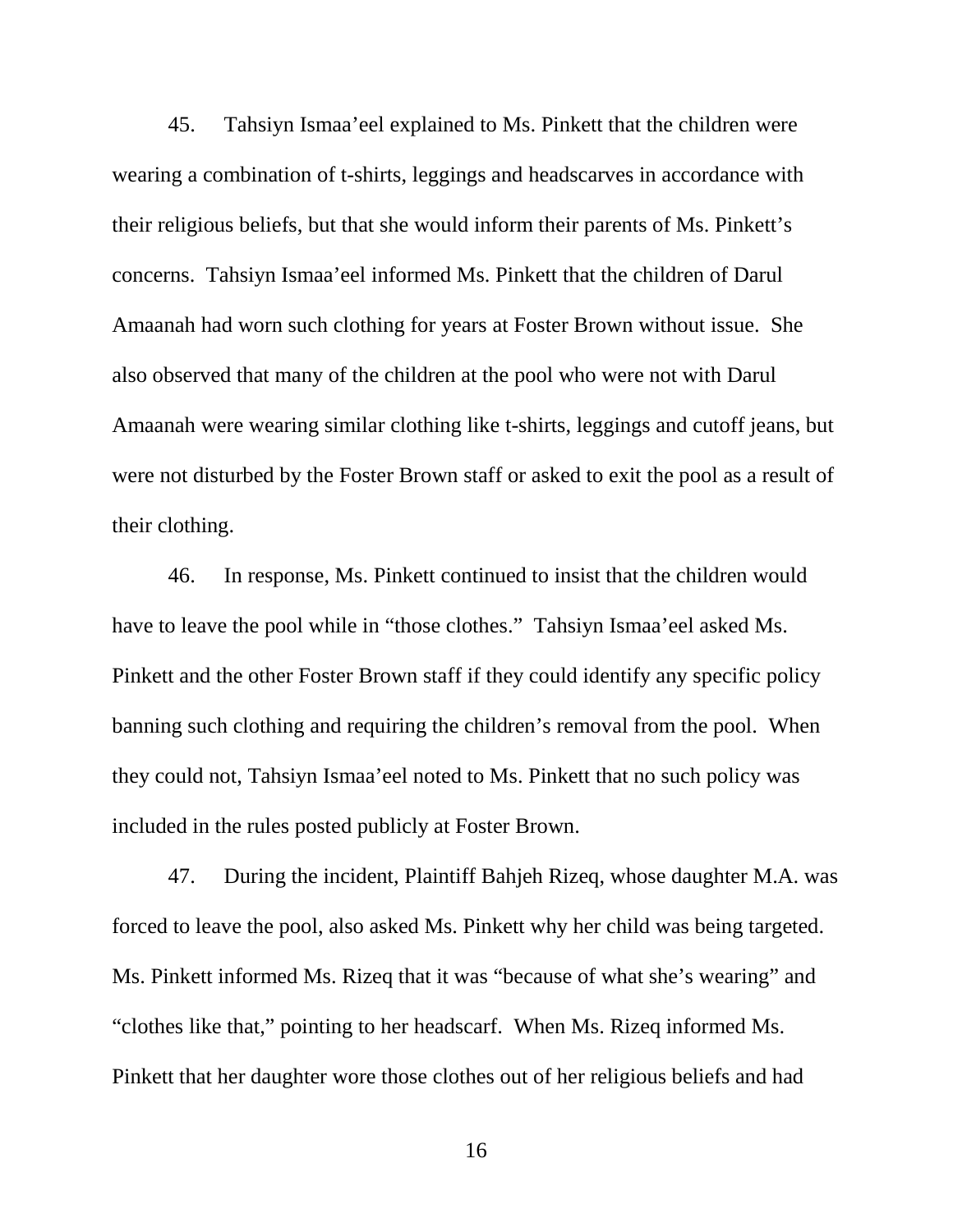never had problems with wearing them at Foster Brown over the years, Ms. Pinkett responded, "Not anymore. I'm the new manager now."

48. After demanding that the girls leave the pool, Ms. Pinkett continued to patrol the outside of the pool and to speak loudly to other patrons about the children's clothing, pointing to the Darul Amaanah students. Ms. Pinkett referred to the students as "the Muslims," made derogatory comments about them to other patrons and gestured with her hands around her face and head to mimic their headscarves.

49. Five to ten minutes after Ms. Pinkett asked the Darul Amaanah girls to exit the pool, the Foster Brown staff contacted a Wilmington police officer sitting in a patrol car outside of Foster Brown and requested her assistance. Although police officers frequently patrol the vicinity around City pools, they rarely exit their patrol vehicles or enter pool facilities.

50. The uniformed police officer then entered the facility and asked a member of Darul Amaanah's staff when their group would be leaving. The officer also informed Tahsiyn Ismaa'eel that "there are people waiting to get in and waiting for you to leave." Tahsiyn Ismaa'eel found the officer's behavior upsetting and puzzling because, as she noted to her, another group of young campers had been at Foster Brown for a longer period of time and were not asked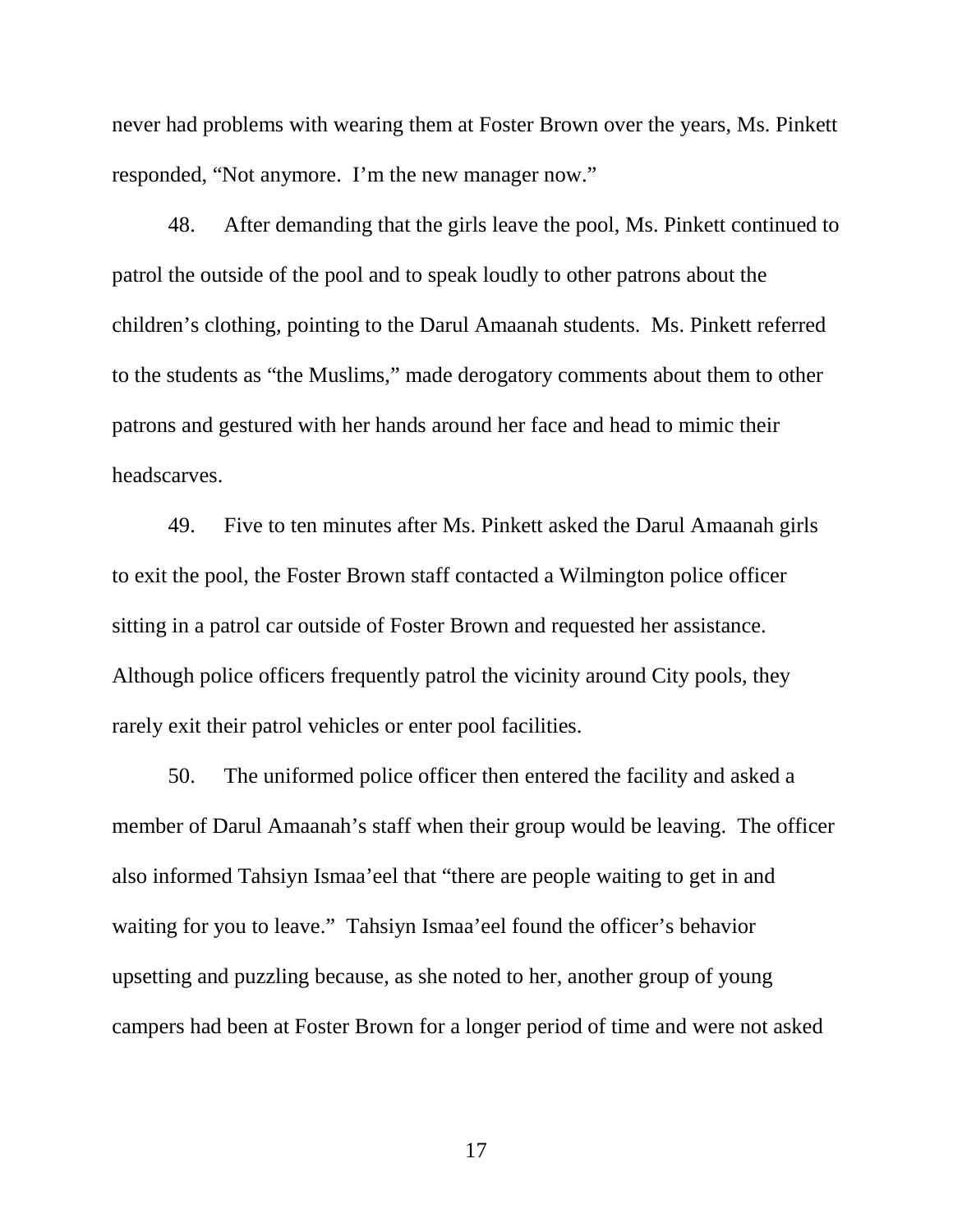to leave. Further, Foster Brown did not appear overcrowded, and it did not appear that another group of patrons was waiting to enter.

51. Upon information and belief, neither the police officer nor Foster Brown staff asked any other patrons to exit the pool that day during its operational hours. In addition, another patron at Foster Brown noted to a staff member of Darul Amaanah that when she was at Foster Brown the day before, swimmers were allowed to swim in whatever clothing they wanted.

52. Deeply upset by how they were being treated and feeling like they had no other choice, Tahsiyn Ismaa'eel, her staff and the Darul Amaanah students felt compelled to leave Foster Brown around 3:45 p.m., just 45 minutes after arriving. Many of the children who witnessed these events were also upset and confused. The four students forced out of the pool included Y.A.M.-W. and Y.K.M.-W., both of whom are preschool-aged African American Muslim girls, and M.A., who is a five-year old Muslim girl of Arab descent.

#### **D. Complaints About The First Incident Go Unresolved.**

53. The night of June 25, Tahsiyn Ismaa'eel emailed Director Kelley about Darul Amaanah's experience at Foster Brown. Director Kelley telephoned Tahsiyn Isma'eel and told her that he would get it "straightened out."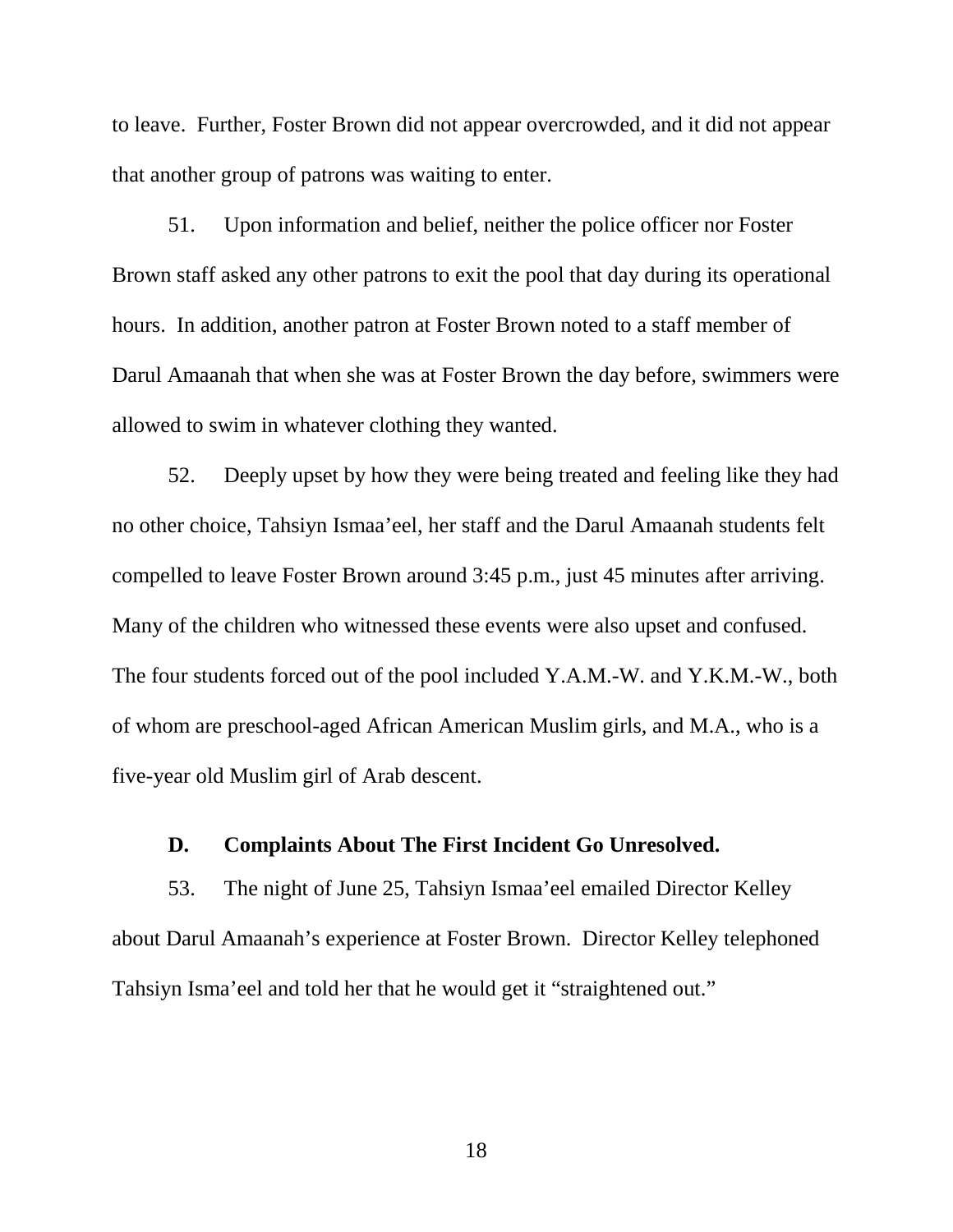54. The next day, on June 26, Tahsiyn Ismaa'eel sent a follow-up email to

Director Kelley describing the June 25, 2018 incident. Her complaint stated, in

part:

I'm writing to express our concern over the unprofessional way our camp was treated by Ms. Glenda Pinkett at Brown pool Monday June 25th. Ms. Pinkett harassed my staff from the time we entered the pool until we finally left. In fact, the unprofessional way in which our group was talked about to other patrons at the pool made me so uncomfortable that, I decided to cut our outing short and leave all together.

We have been utilizing Brown pool for four years. We have never experienced staff that was as rude and unprofessional as Ms. Pinkett. No one should be made to feel unwelcomed at a City owned public facility.

I personally feel that our campers were discriminated against because the entire time that Ms. Pinkett harassed us, another camp was allowed to enjoy the pool area freely without being talked about or harassed $3$ 

55. Additionally, Plaintiff Daewanna Word, whose ten-year old daughter

S.W.T. was present at Foster Brown the day before, sent an email to the City about

her concerns over the June 25 incident. Her email, which had the subject line

"Discrimination," stated:

I'm writing this formal complaint on behalf of Duraal Ameenah Islamic Summer Camp located at People Settlement on 8th and Lomabard St. My 10 year old Daughter who attends the camp for the summer had experience discrimination along with the other campers , when they went for a swim at Fletcher Brown Swimming Pool located

<sup>3</sup> A copy of this email is attached hereto as Exhibit C.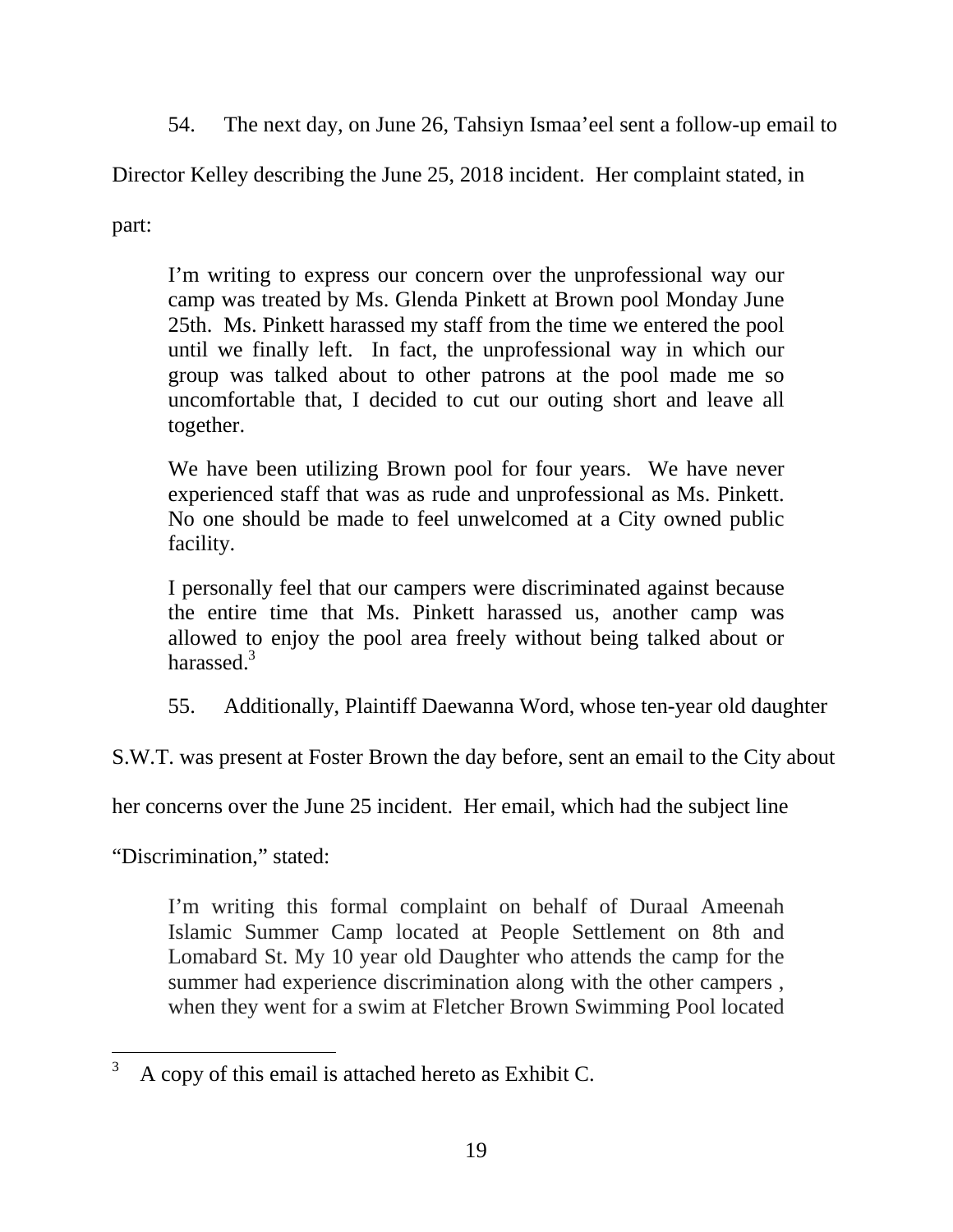on 7th and Lombard on Monday June 25,2018. The swimmers were told they could not wear their attire inside the pool or nothing but a bathing suit. As Muslim women , girls we cover our body's no matter what activities we are engaging in , and it should be an except religion wise that Muslims be allowed to wear covering inside the pool. For example tights , shorts , head covering , and long sleeve shirt should be permissible for people with religion reasons. No one should feel like the can't still be themselves when visiting a public pool. Our children should not have to be force to wear a bathing suit which is not permissible for our girls religion wise . Our campers we also asked numerous times when were they leaving though out their time swimming. For my ten year old to come home and tell me that the people at the pool didn't like them because they were Muslim is unexpectable. I'm very upset along with other parents and feel as if our children should be treated the same as everyone else who wants to come swim at a public city pool . I look forward to hearing from you and hope we can resolve this issue without having take it any further.<sup>4</sup>

56. Ms. Word was asked to provide a contact number because "Director

Kelley would like to speak with you," which she provided, but Ms. Word never heard from Director Kelley or anyone else from the City concerning the June 25

incident.

# **E. The Second Incident at Foster Brown.**

57. The June 25 incident was not an isolated occurrence.

58. June 28, 2018 was the very next day that Foster Brown was open to the public and Darul Amaanah for swimming. That day, Tahsiyn Ismaa'eel again took a group of students to Foster Brown to go swimming in the afternoon.

<sup>4</sup> A copy of this email is attached hereto as Exhibit D.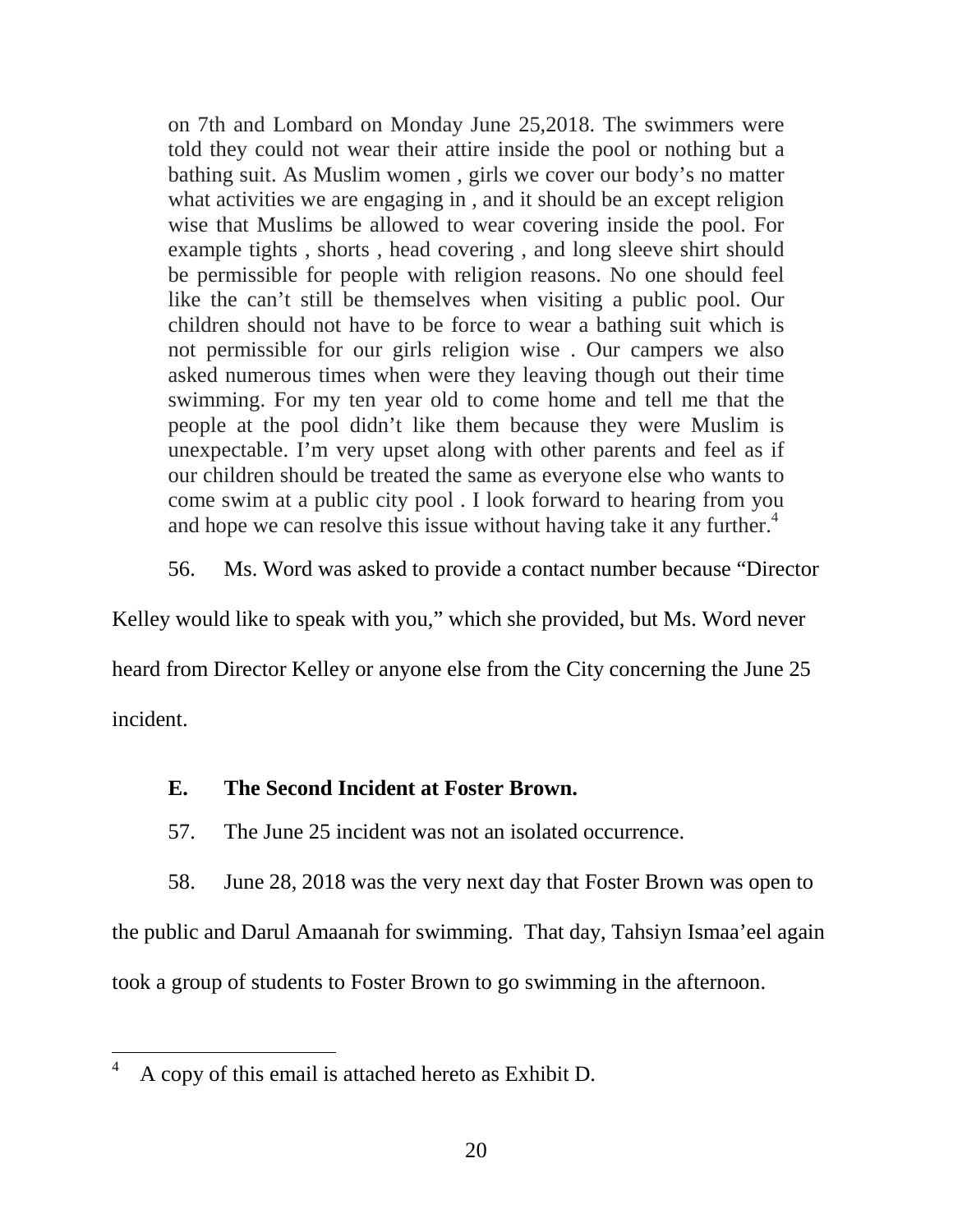However, shortly after their arrival, and just as Darul Amaanah students were beginning to enter the pool, Ms. Pinkett again approached a group of four five- and six-year old girls in the water, who were being supervised by Tahsiyn Ismaa'eel. This time, however, Ms. Pinkett reached around Tahsiyn Ismaa'eel to tap the young students on the shoulders and rudely informed them that they had to get out of the pool. Tahsiyn Ismaa'eel felt physically intimidated and the entire group left the pool shortly thereafter.

59. Tahsiyn Ismaa'eel then called Director Kelley and reported that Darul Amaanah was being harassed yet again at Foster Brown. Shortly after, Director Kelley and Shawn Baker, program director of the Parks Department, arrived at Foster Brown. After a discussion with Foster Brown staff and Tahsiyn Ismaa'eel, Director Kelley said that "the kids can swim today." Director Kelley told Darul Amaanah that his office would schedule a parent meeting in the coming days.

60. As Darul Amaanah prepared to leave Foster Brown for the day, a lifeguard whom Tahsiyn Ismaa'eel has known for years told her that the students were being removed from the pool "because the cotton" they were wearing "clogs the filtration system." This was the first time that Tahsiyn Ismaa'eel or the Darul Amaanah staff had been told that the "cotton" the students were wearing was an issue.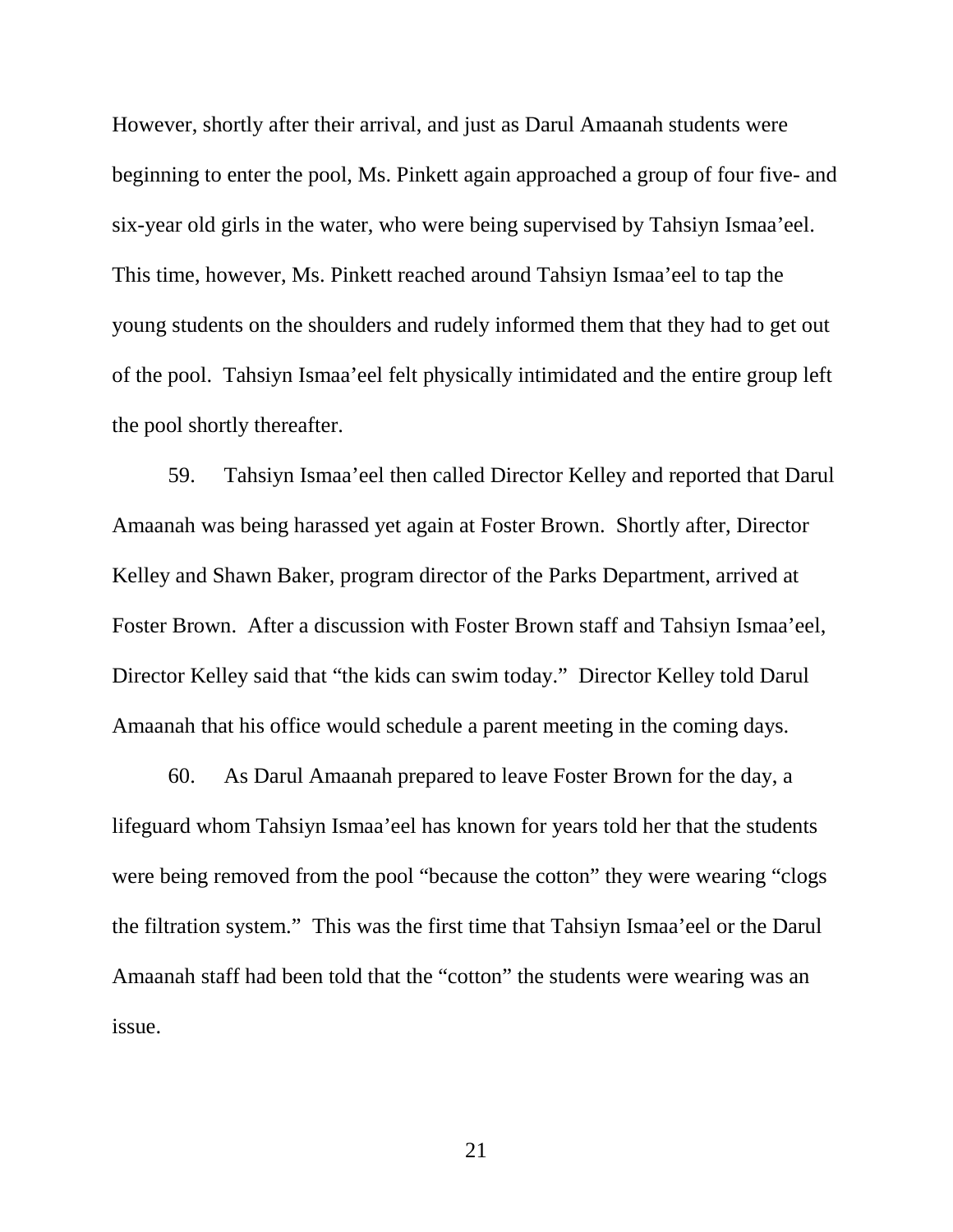### **F. The Third Incident at Foster Brown.**

61. After receiving assurance from Director Kelley that Darul Amaanah students could swim at Foster Brown, Darul Amaanah staff and students arrived at Foster Brown the very next day for an afternoon swim. But again, the Foster Brown staff targeted children at Darul Amaanah for wearing "cotton" clothing, while leaving other swimmers wearing cotton undisturbed. An email from Tahsiyn Ismaa'eel to Director Kelley described an increasingly tense and hostile confrontation:

Ms. Pinkett appeared to be antagonistic as she walked very close to me between myself and campers several times early in our visit to the pool. Then as we began to leave the pool, Ms. Pinkett approached me to reiterate that the City would be enforcing the "No cotton" rule for swim wear in the pool. When I casually informed her that you were meeting with the parents that evening, she became irritated. She, once again, more forcefully, repeated that swimmers would no longer be allowed to get in the pool while wearing cotton. I once again reiterated that this is a matter for the parents. She got louder. At this point I asked her, 'Can't we just be professional about this?' She belligerently responded, 'We can be professional, we can talk like grown women!' Feeling shocked and threatened, I said, 'Please don't talk to me.' At this point, Ms. Pinkett got in my face and more loudly stated, 'I can talk to you if I want to.' It was at this point, feeling more afraid, I quickly gathered my campers and left the pool grounds. Still feeling uneasy about the harassment I had just suffered for a third time in less than two weeks, I complained to you in the meeting with the parents.<sup>5</sup>

<sup>5</sup> A copy of this email is attached hereto as Exhibit E.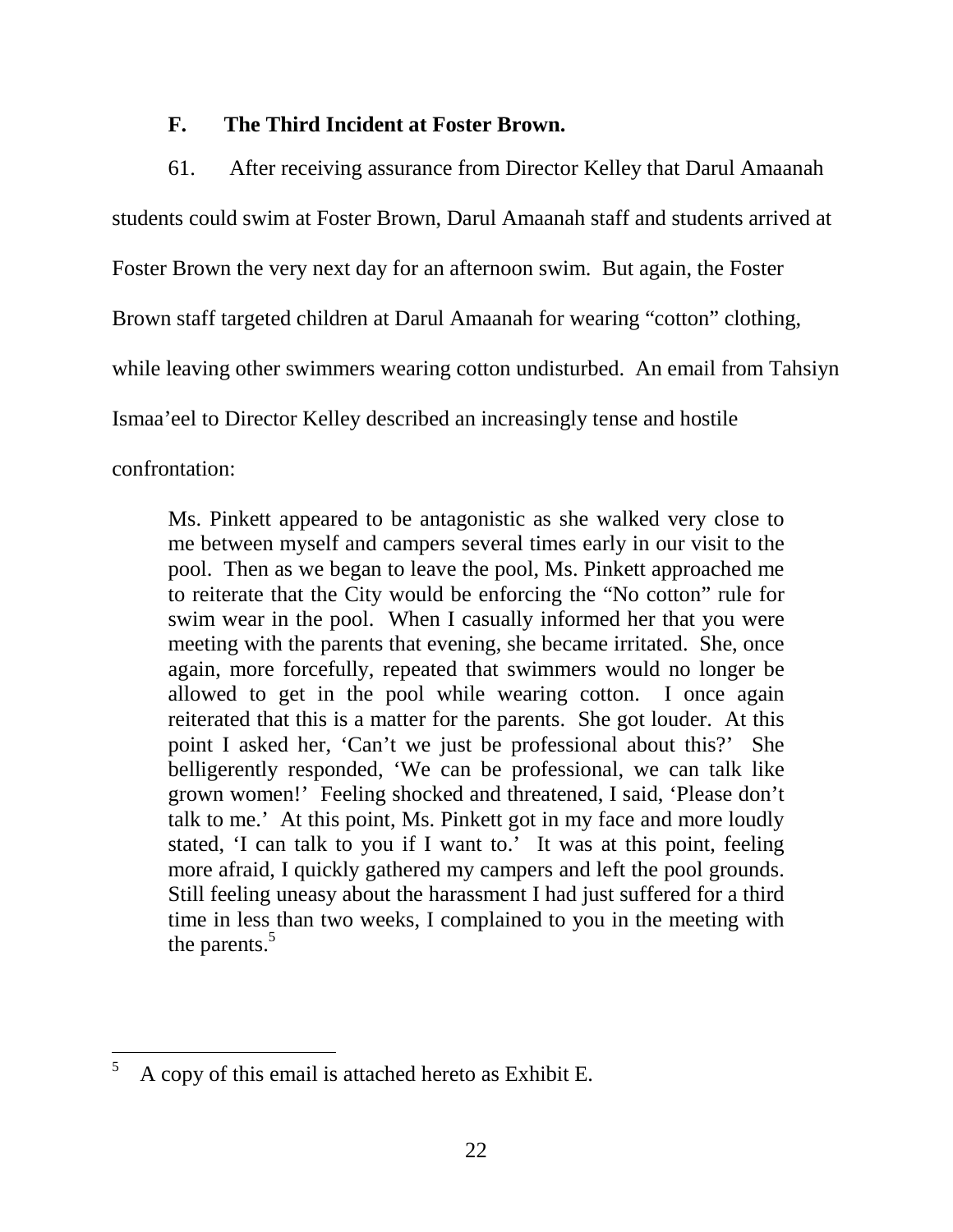62. Despite Tahsiyn Ismaa'eel's attempts to deescalate the situation and shield her campers from any hostility she received from Ms. Pinkett, a group of young campers witnessed this exchange and became fearful. Yet again, Darul Amaanah staff felt forced to gather the students and leave the pool.

### **G. Director Kelley Doubles Down On The City's Purported "No Cotton" Policy.**

63. After receiving numerous phone calls and emails from Darul Amaanah staff and parents, Director Kelley and Mr. Baker finally agreed to meet with some of the parents on June 29, 2018. That night, Director Kelley and Mr. Baker met with Darul Amaanah staff and parents at the Darul Amaanah facility. At the meeting, the parents explained that the clothing their children wore was to comply with their religious beliefs. The parents stated that they had visited Foster Brown and other City pools for years and had never heard of a "no cotton" policy. The parents noted that there were many other children wearing cotton-based clothing, including prohibited cutoff jeans, and the pool staff had not removed those children from the pool. They also expressed their fears for the safety of their children at Foster Brown, particularly given the escalating hostility from the staff.

64. In response, Director Kelley and Mr. Baker repeatedly praised Ms. Pinkett as an "excellent" employee. Director Kelley also refused to address any of the specific incidents raised by the Darul Amaanah staff and parents, including Ms.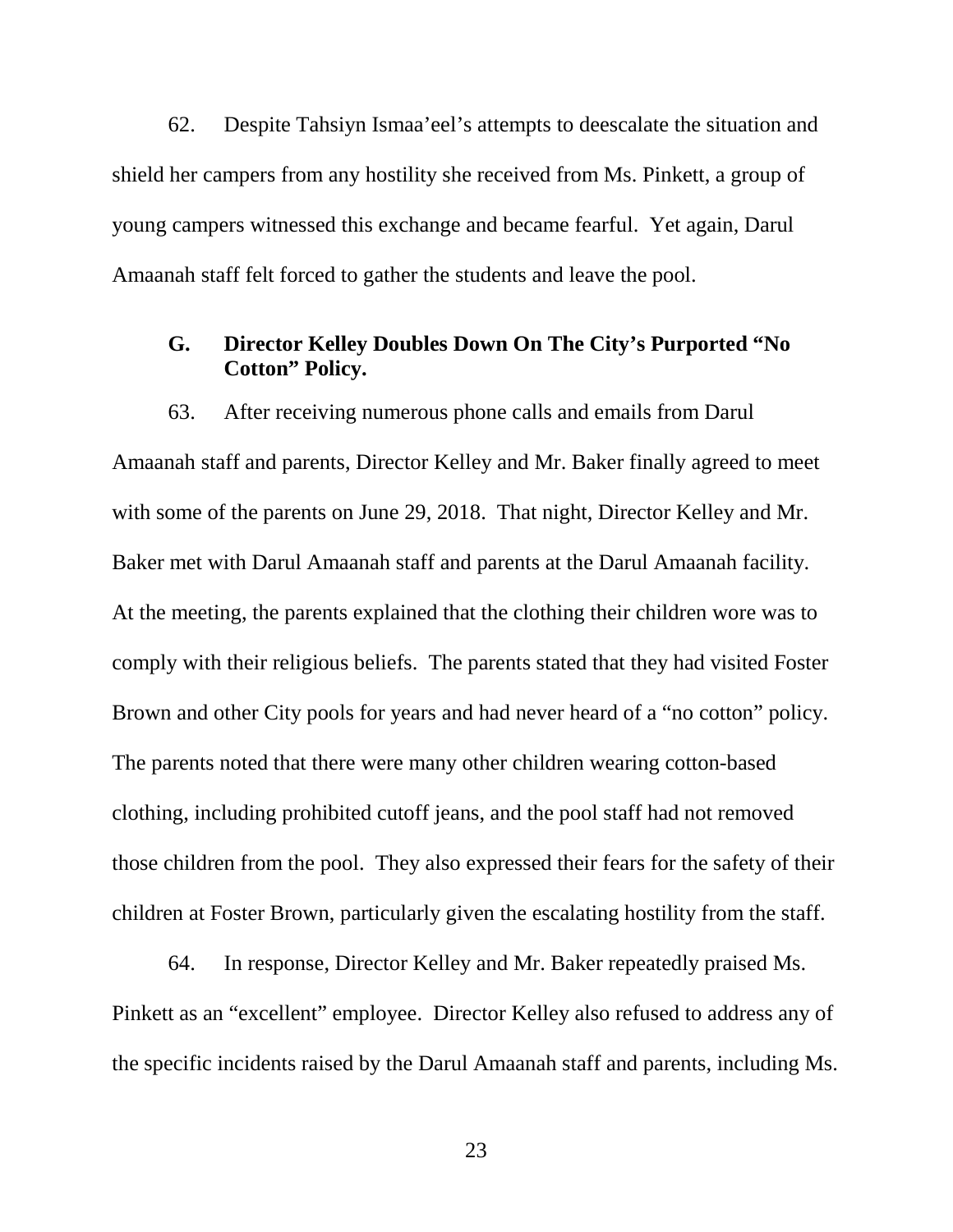Pinkett's hostile behavior. Director Kelley doubled down on the "no cotton" policy, contending that cotton-based clothing affects the pool's filtration system and presents a safety issue because "the fabric could become heavy and make the hijab [headscarf] unsafe."

65. When pushed by Darul Amaanah staff and parents, Director Kelley conceded that the City does not have a written "no cotton" policy. Rather, at the meeting, Director Kelley presented a sign identical to those posted at all City pools, which stated that patrons must wear "proper attire," and that "cutoff jeans" are prohibited.

66. At the conclusion of the meeting, Director Kelley agreed to let the Darul Amaanah students wear cotton-based clothing until he formally "updated" the policy to reflect the "no cotton" policy in writing.

67. July 2, 2018 was the next weekday that Foster Brown was open to the public following the meeting with Director Kelley and Mr. Baker. The children went to the pool that day and swam. It was the only day throughout the entire 2018 pool season that the Darul Amaanah children swam at Foster Brown without incident.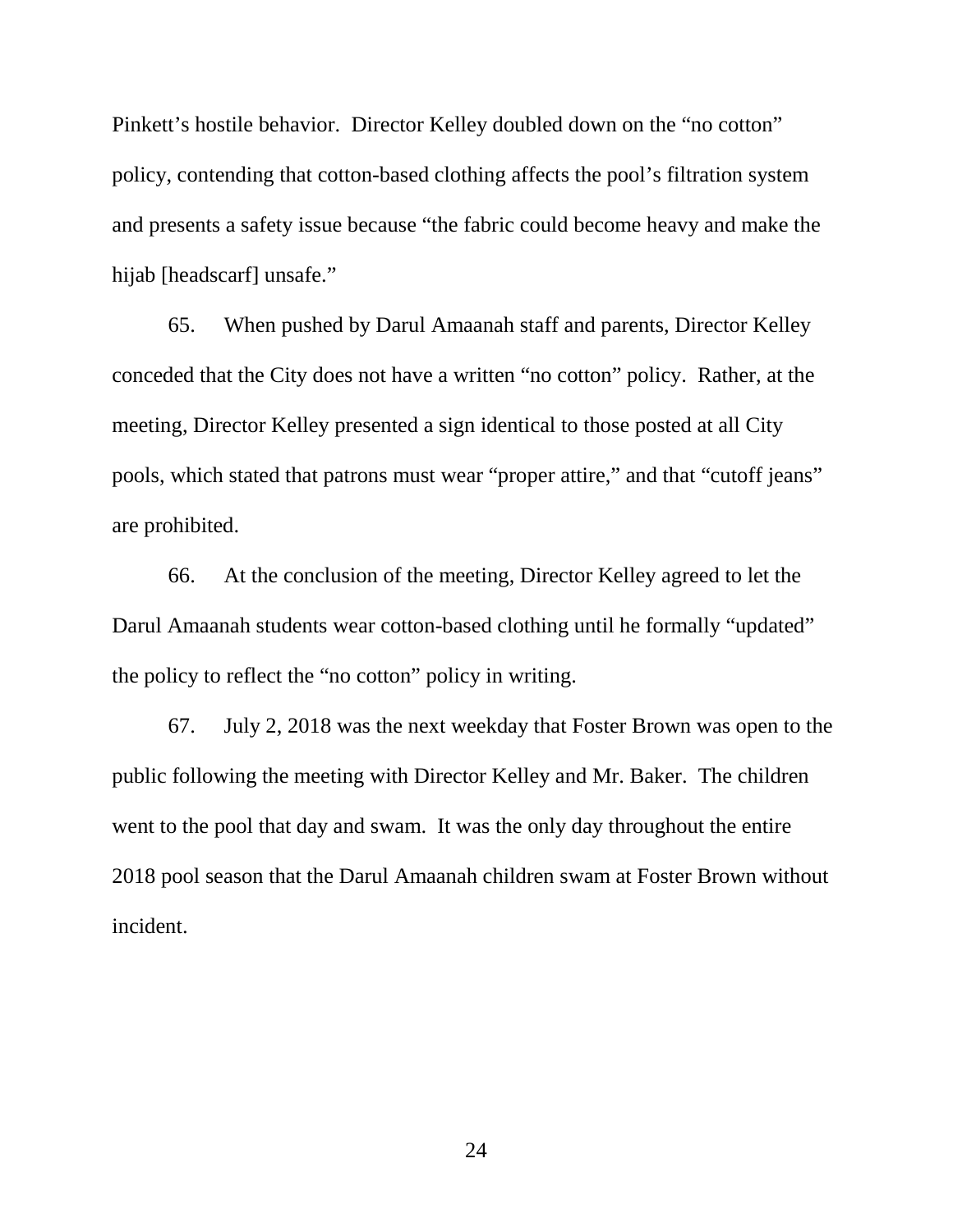#### **H. The Fourth Incident at Foster Brown.**

68. On July 5, 2018, Tahsiyn Ismaa'eel and the children of Darul Amaanah returned to the pool. Incredibly, Ms. Pinkett again informed Tahsiyn Ismaa'eel that the children at Darul Amaanah could not swim due to their clothing.

69. The following day, Tahsiyn Ismaa'eel emailed Director Kelley.<sup>6</sup> Director Kelley responded that until new signs are installed, the children could swim.

#### **I. The Fifth Incident at Foster Brown.**

70. Only four days later, on July 9, 2018, Foster Brown staff yet again raised the purported "no cotton" policy as soon as the children of Darul Amaanah arrived at the pool. That day, the City's aquatics director – who rarely visits City pools – was at Foster Brown when Darul Amaanah arrived. The aquatics director informed the group that the "no cotton" policy would continue to be enforced going forward.

71. That evening, Tahsiyn Ismaa'eel sent another email to Director Kelley.<sup>7</sup> Tahsiyn Ismaa'eel's email noted, "Unfortunately, in spite of your assurance that swimmers could swim in cotton for now … we were harassed again today regarding two of our preschoolers wearing cotton in the pool. … I hope we

<sup>6</sup> *See* Exhibit E.

<sup>7</sup> A copy of this email is attached hereto as Exhibit F.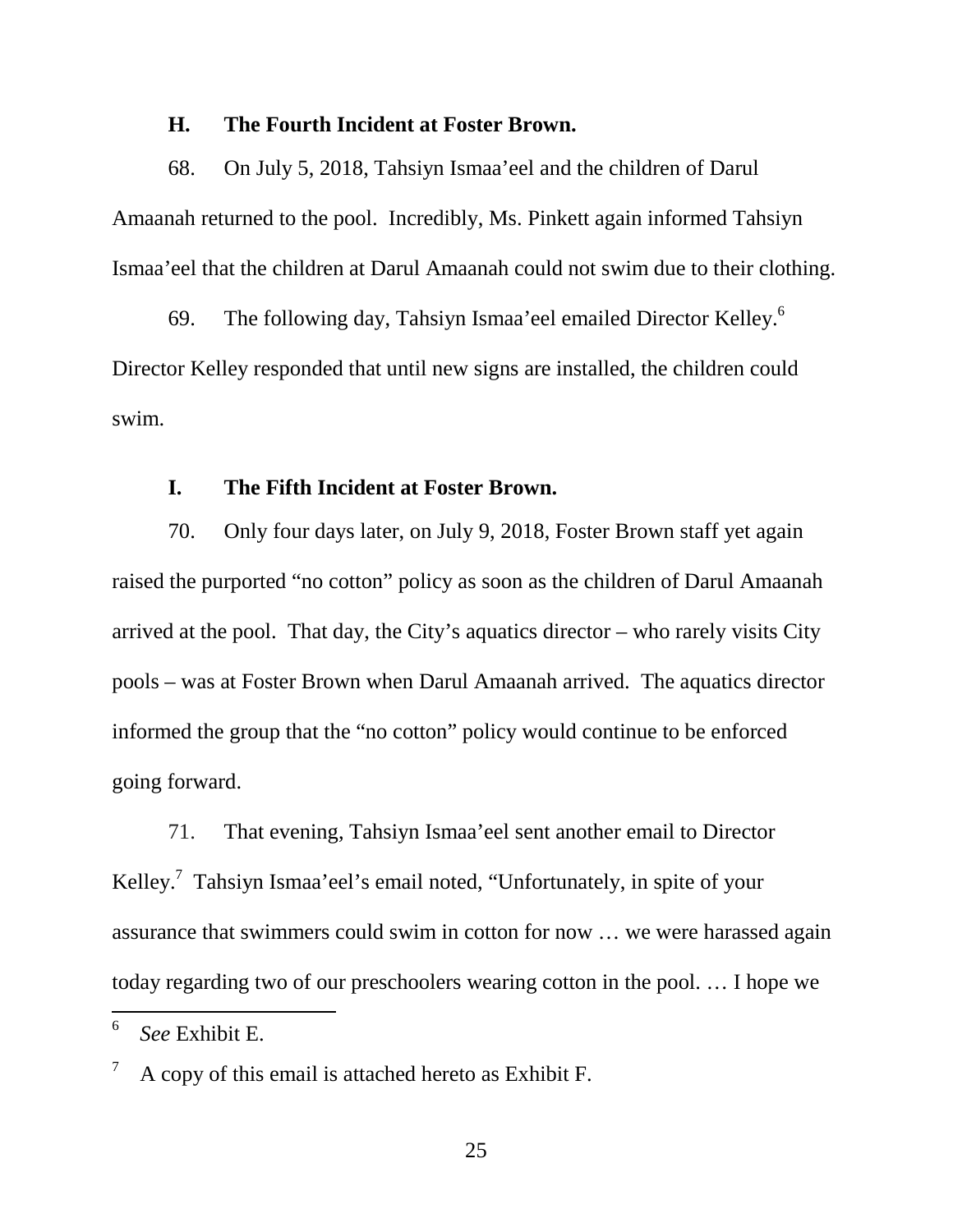can get to the bottom of this ongoing harassment." Director Kelley did not respond to Tahsiyn Ismaa'eel's email.

### **J. The Sixth Incident at Foster Brown.**

72. Later that week, the Darul Amaanah students were temporarily permitted to swim at Foster Brown. One of the children from Darul Amaanah, a five-year old girl, was struggling to swim in the pool as some older kids splashed her with water. Despite her cries for help, the lifeguard on duty initially refused to intervene. After several minutes, the lifeguard jumped into the water to help her. Darul Amaanah staff later heard the lifeguard complaining to another patron that she "had to jump in to get one of *their* kids," referring to and gesturing toward Darul Amaanah.

73. Upset about this continuous mistreatment from the staff and no longer feeling safe, the Darul Amaanah group gathered their belongings and left the pool.

### **K. Mayor Purzycki Issues a Public Statement.**

74. On July 14, 2018 – after receiving multiple written complaints from Darul Amaanah staff and parents reporting the discriminatory treatment the group received at Foster Brown – Mayor Michael Purzycki finally issued a written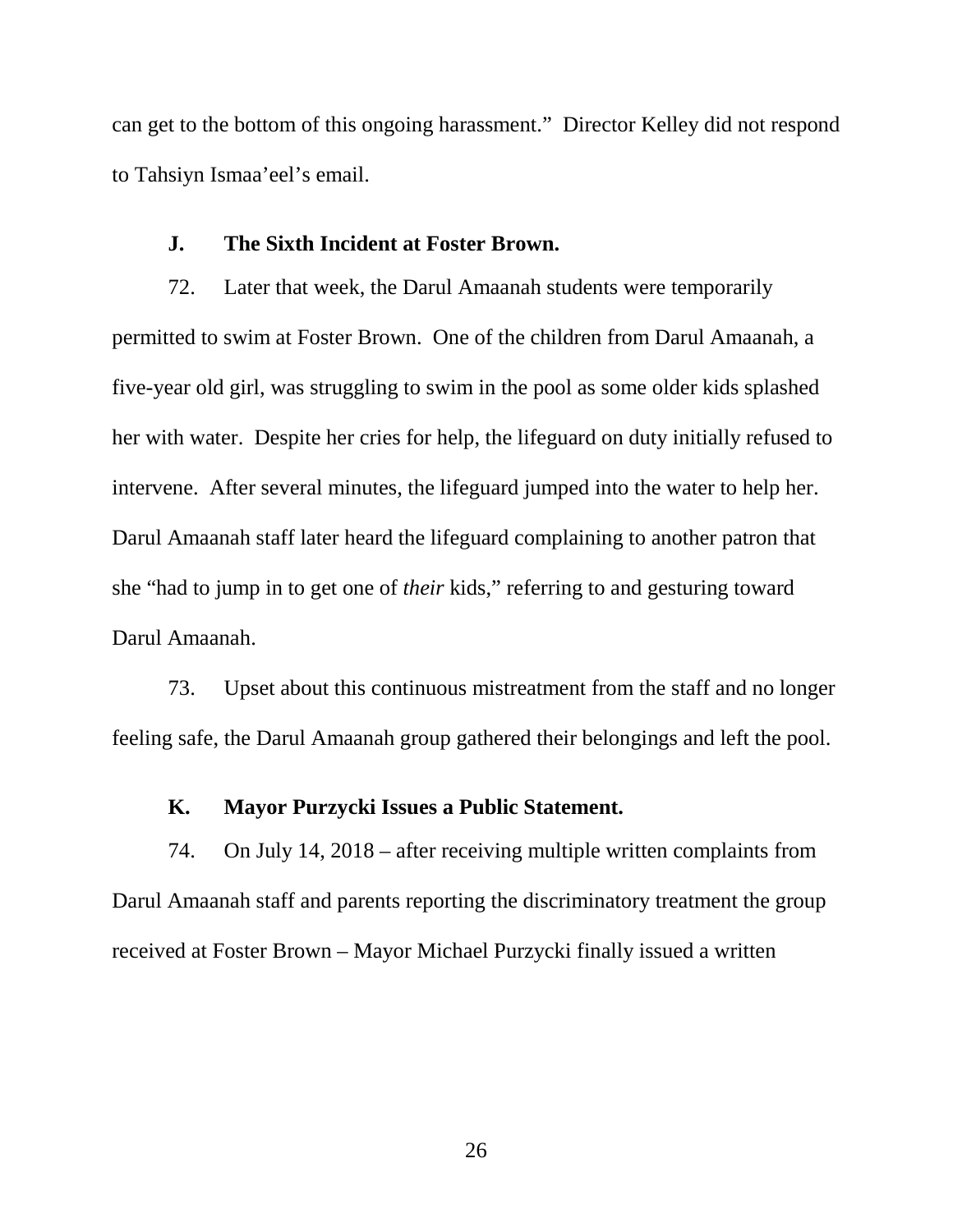statement through his deputy chief of staff for policy and communication, John  $Rago.<sup>8</sup>$ 

75. Like Director Kelley, Mayor Purzycki's statement defended the "no cotton" policy, noting that cotton garments are a safety concern because cotton is absorbent and can become heavy when it gets wet. The statement stated, in part, that "[t]here are city rules and regulations designed to ensure the safety of those who use the pools. One of the rules requires that all swimmers wear proper swimming attire." Mayor Purzycki's statement also noted that cotton is harmful to pool filtration systems. According to Mr. Rago, new signage at the pool will read: "Swimmers must wear proper swimwear (swimwear composed of Nylon, Lycra, Spandex, and Polyester is permitted, but cotton and wool clothes are not permitted)." After the statement was issued, Mayor Purzycki's office declined to be interviewed by the press about the incidents at Foster Brown.

76. In response to escalating public outcry about the treatment of the children at Darul Amaanah, Mayor Purzycki's office issued a follow-up statement later that day. $9$  The press release conceded that the City used poor judgment in its reaction to the incidents at Foster Brown and that the City should be held accountable for what happened. Specifically, the statement admitted that "[w]e

<sup>8</sup> *See* Exhibit A.

<sup>9</sup> A copy of the press release is attached hereto as Exhibit G.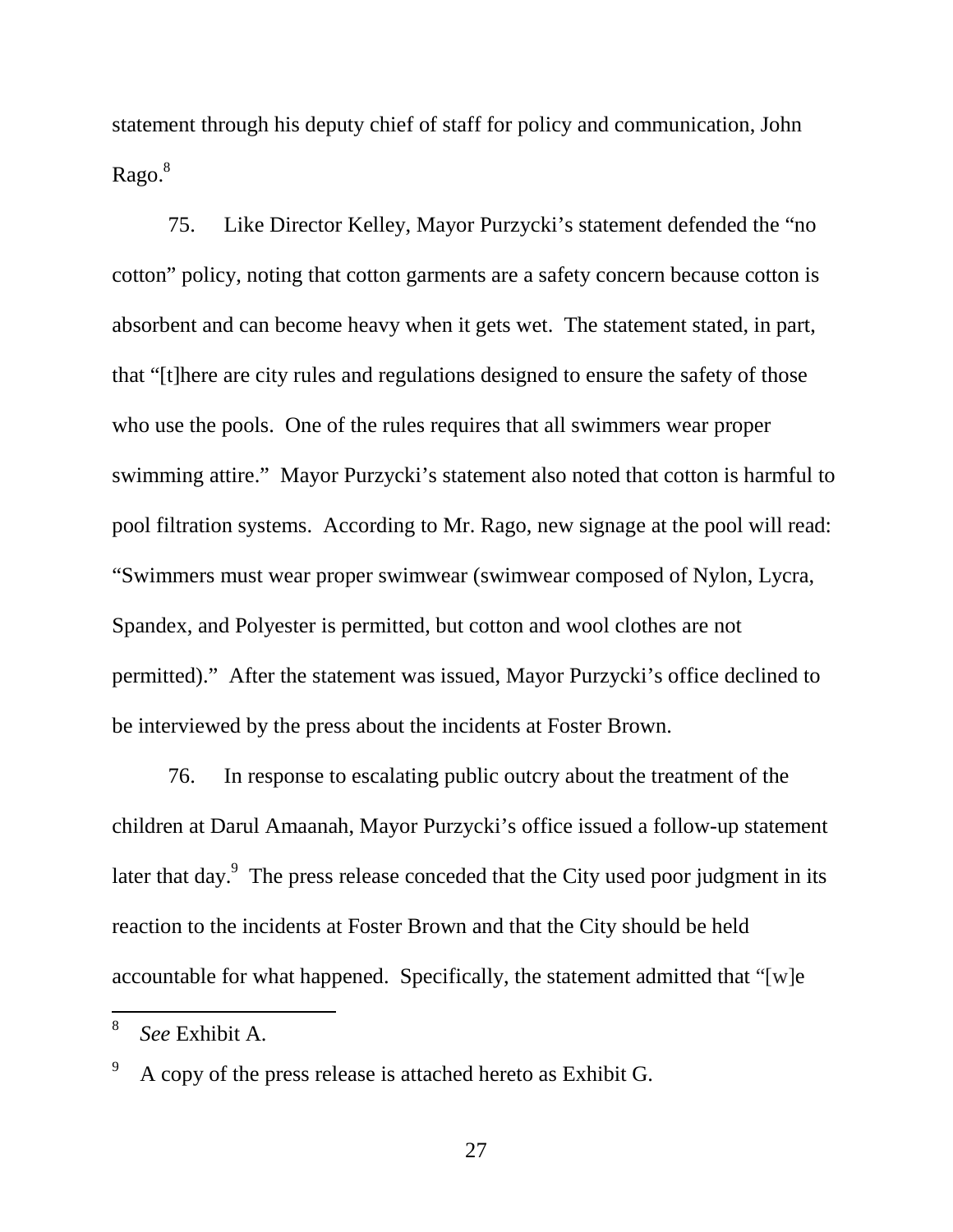should be held accountable for what happened and how poorly we assessed this incident," and acknowledged that the children's clothing stemmed from their religious beliefs, and that the "vaguely-worded pool policies" to which his office had previously referred had been used to justify "our poor judgment."

77. Despite receiving numerous written complaints from Darul Amaanah staff and parents, Defendants have never issued a personal apology to Plaintiffs.

#### **L. The Seventh Incident at Foster Brown.**

78. On July 16, 2018, just two days after Mayor Purzycki's office issued a public statement purporting to "reaffirm[] the City's long-standing policy that all people are welcome at city pools," Foster Brown staff again prevented the children of Darul Amaanah from accessing the pool.

79. That day, as Tahsiyn Ismaa'eel walked up to the pool with the Darul Amaanah students, a Foster Brown staff member ran to close the gate. The staff member informed Tahsiyn Ismaa'eel that the pool was "at capacity" and that her group could not enter. Although she had never heard of this happening to any other group, Tahsiyn Ismaa'eel tried to be accommodating and said she and the children would wait outside until other patrons left. After several minutes, approximately five patrons exited, and the entire Darul Amaanah group (which exceeded five people) was allowed to enter the facility. Yet, as soon as they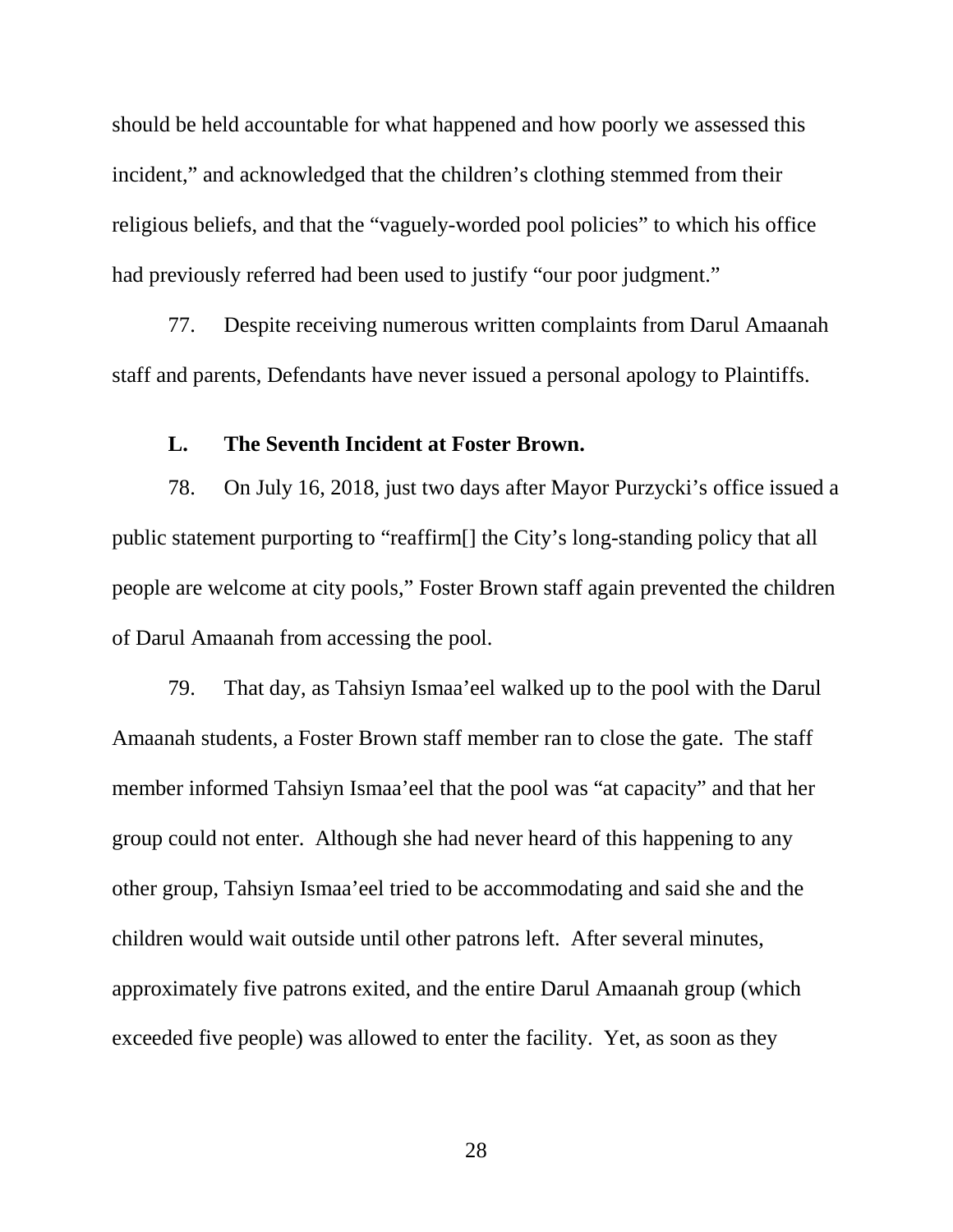entered and before they could get in the water, pool staff announced that Foster Brown was closed due to a "medical emergency."

80. As patrons were leaving, one individual told Tahsiyn Ismaa'eel that "we all have to leave because of you guys." Another patron, a school-aged boy, was overheard saying that he was angry that the pool had been closed "because the Muslims came in." Feeling humiliated and hurt, Tahsiyn Ismaa'eel gathered her children and left. A patron who stayed at the pool informed Tahsiyn Ismaa'eel later that Foster Brown reopened moments after the Darul Amaanah children left.

81. Tahsiyn Ismaa'eel's husband subsequently received a phone call from Mr. Rago to discuss the July 16, 2018 incident. During their discussion, Mr. Rago told Tahsiyn Ismaa'eel's husband that the pool had been closed for cleaning. Mr. Rago did not mention any "medical emergency" at Foster Brown on July 16, 2018.

82. Although the children at Darul Amaanah see Foster Brown from its classrooms and backyard every day of camp, the group has not returned to that pool since July 16, 2018 because they fear further harassment and discrimination against them.

## **M. Defendants Fail To Meaningfully Respond Or Take Steps To Address The Discrimination.**

83. As explained above, from June 25 to the present, the staff and parents of Darul Amaanah have repeatedly raised their concerns with senior City officials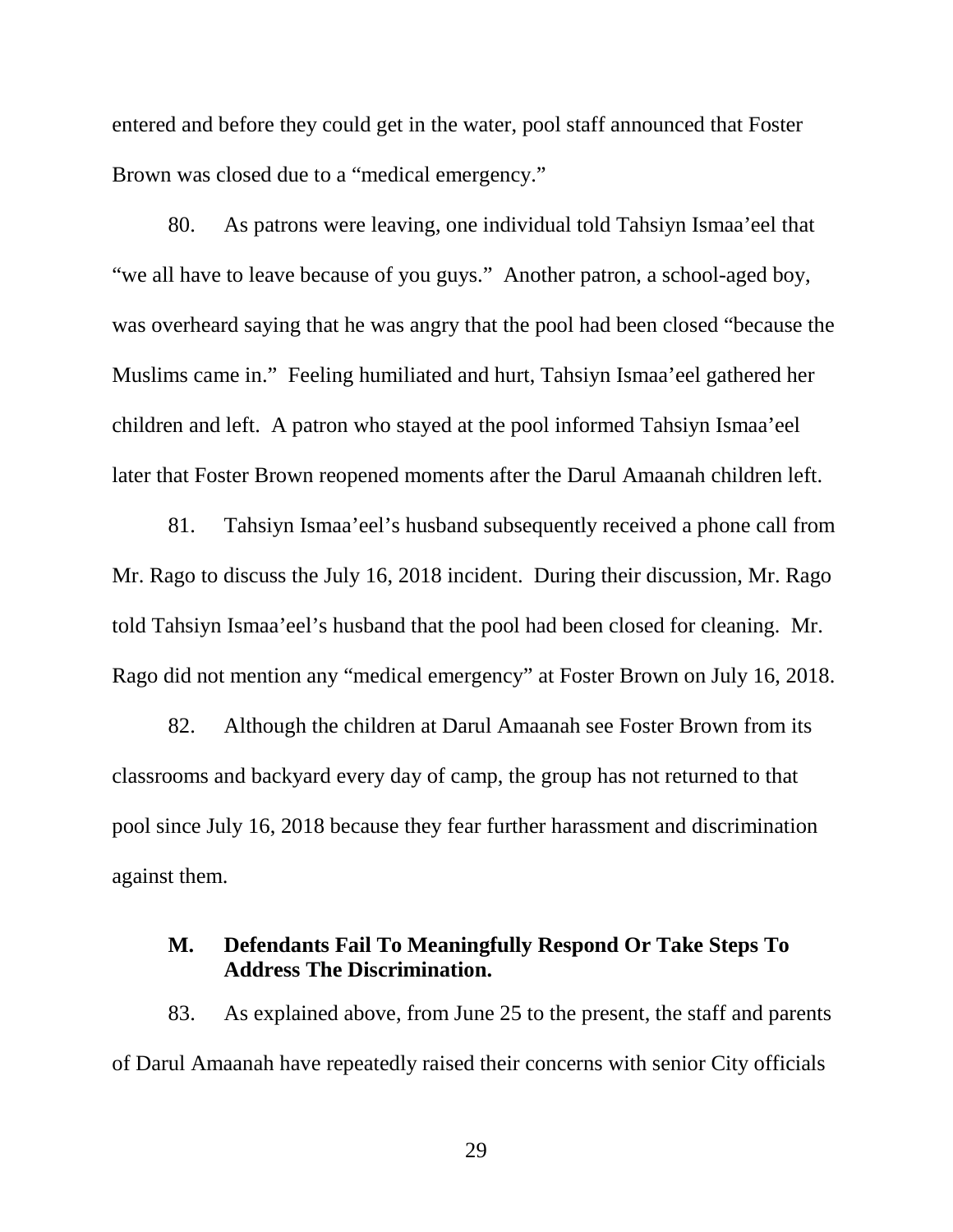concerning the mistreatment the group received at Foster Brown. Indeed, after the incidents, Darul Amaanah staff and parents sent written complaints to Mayor Purzycki, the City's Parks Department and Director Kelley. Each of these complaints explained that the children at Darul Amaanah were being targeted for the clothing required of them by their religious beliefs and denied equal access to the City's public swimming pools.

84. Despite Plaintiffs' repeated pleas for help, Defendants have consistently failed to meaningfully respond to or remedy their mistreatment of the children at Darul Amaanah. Instead, Defendants have provided shifting and plainly pretextual explanations for the purported "no cotton" policy, while also offering sweeping support for both the discriminatory application of the vaguelyworded pool rules and the derogatory behavior of Foster Brown's staff.

85. Moreover, even after some Darul Amaanah parents tried to accommodate Foster Brown's "concerns" by dressing their children in clothing made of synthetic materials like Spandex, Foster Brown staff informed the students that they could not be in the pool "dressed like that" and ordered them to immediately get out of the pool.

86. Further still, Foster Brown staff continued to maintain support for the purported "no cotton" policy after Mayor Purzycki's office issued its apology statements on July 14, 2018. On July 16, 2018, Ms. Pinkett told the Delaware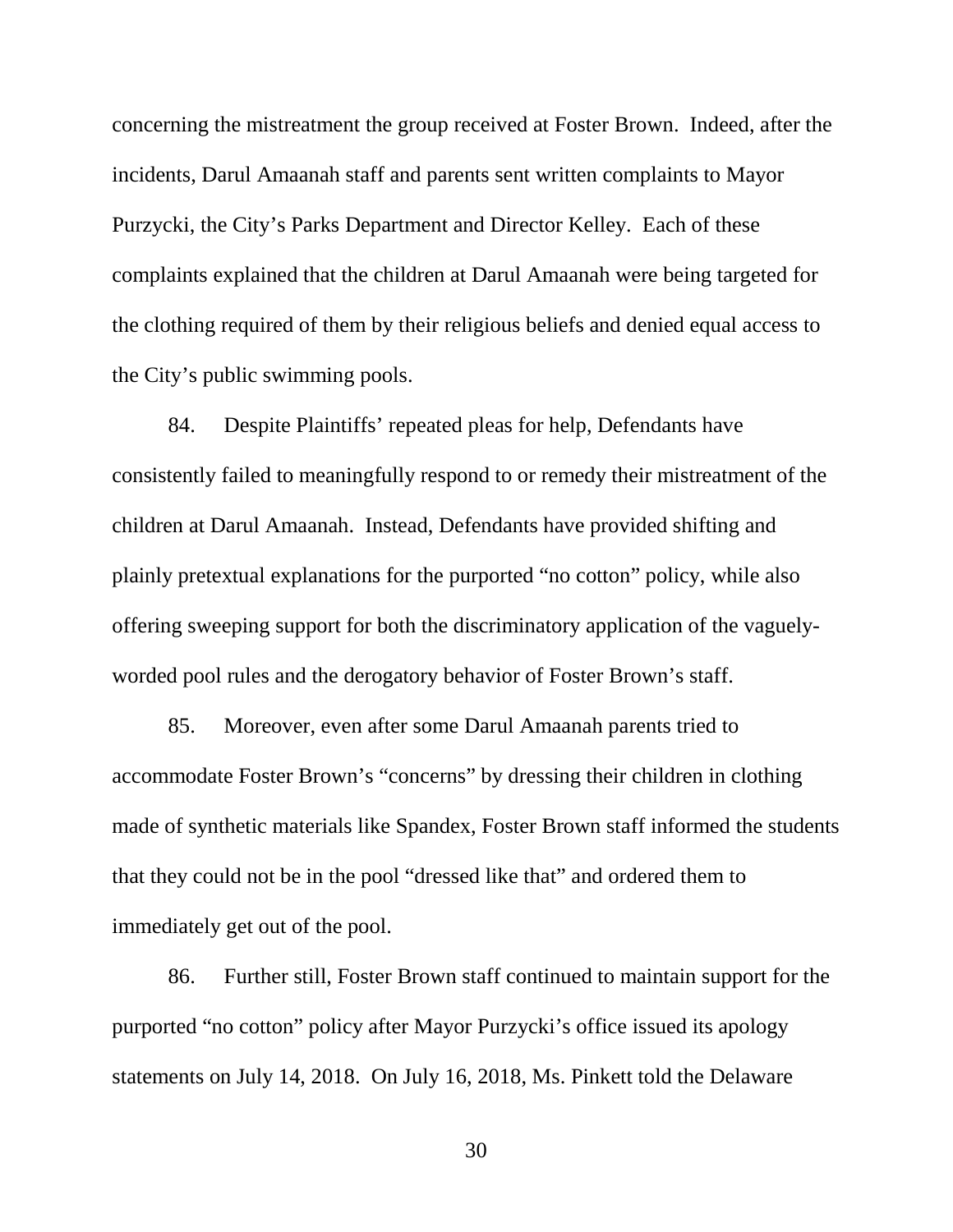News Journal, "Nobody was discriminated. … They have a group of young girls that was dressed in inappropriate attire, covered. You can be covered. That's fine. You just can't wear cotton." While she "acknowledged there is no written policy against wearing cotton in public pools," Ms. Pinkett reiterated that she would still enforce it anyway.

87. On July 19, 2018, as a result of Defendants' lack of meaningful response, Darul Amaanah, through its counsel, sent a letter to Mayor Purzycki and Director Kelley highlighting the ongoing discrimination at Foster Brown and calling on them to initiate an investigation, enact written policies with training protocols to ensure that all City employees do not engage in further discriminatory conduct and immediately remedy the harm to the Darul Amaanah community.<sup>10</sup> The letter requested that Mayor Purzycki and Director Kelley respond by July 27, 2018.

88. On July 20, 2018, Mayor Purzycki's office released another public statement about the incidents at Foster Brown, stating that his office was taking the allegations and the cease-and-desist letter "very seriously," and the City had already launched an investigation into the incidents.

89. Neither Mayor Purzycki nor Director Kelley directly responded to Darul Amaanah or their counsel on or before July 27, 2018. Rather, on July 31,

 $10$  A copy of this letter is attached hereto as Exhibit H.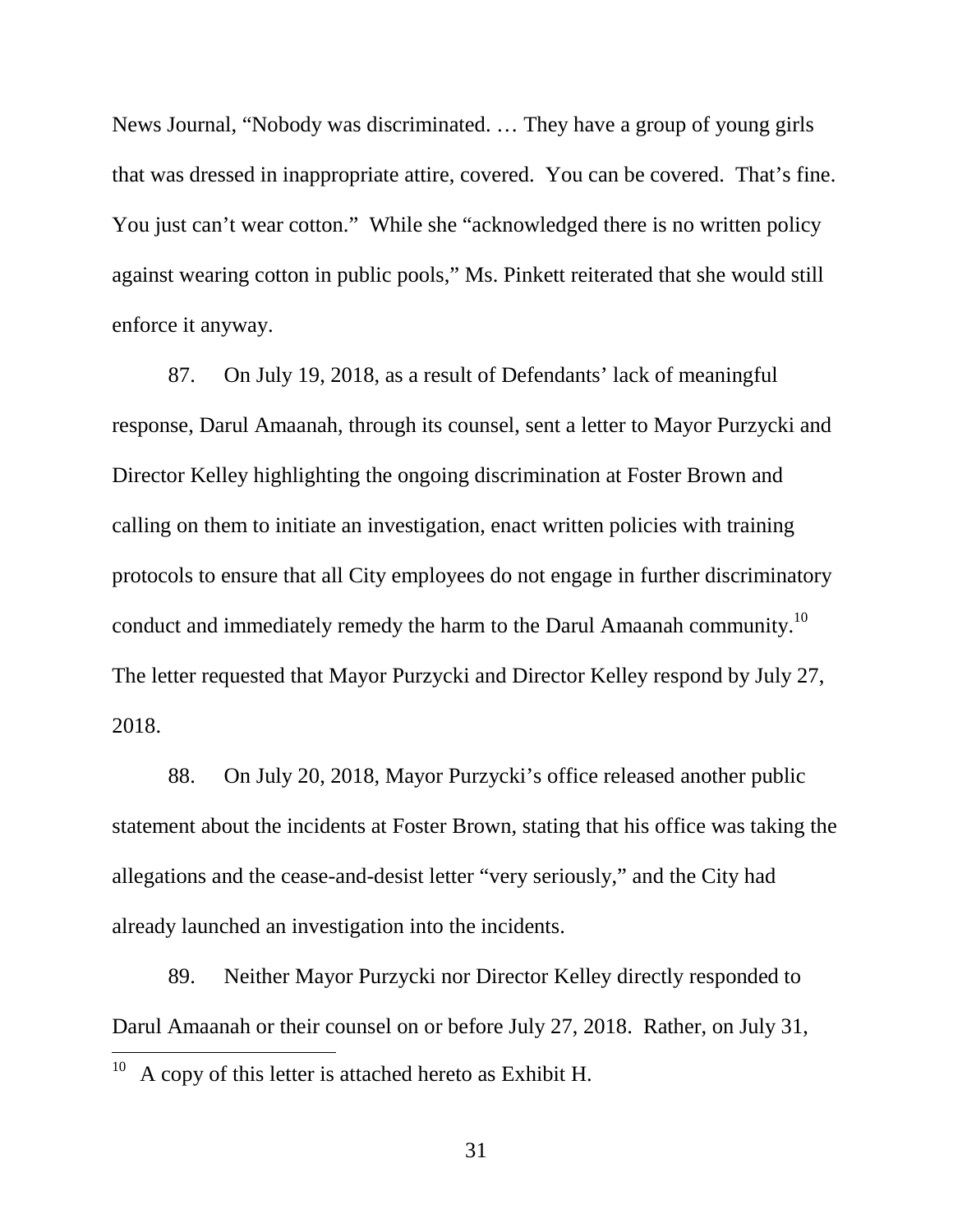2018, the City's Senior Assistant City Solicitor sent a two-sentence acknowledgment of the letter's receipt.<sup>11</sup>

90. Finally, on August 14, 2018, counsel for Plaintiffs contacted Mayor Purzycki's office, offering to meet with Mayor Purzycki in advance of filing this lawsuit.<sup>12</sup> The Mayor's office did not accept Plaintiffs' counsel's offer for a meeting or provide a substantive response to any of the concerns Plaintiffs had raised. Instead, the Mayor's office responded that an investigation "related to the use of Dr. Foster M. Brown Community Pool" was "underway" but "not yet complete," and that "[a]fter the conclusion of the investigation and before the next outdoor swim season, the City intends to review its practices and policies for its pools and will notify the public accordingly."

91. Thus, Defendants continue to fail to provide any meaningful response to the repeated complaints about discriminatory treatment by the Darul Amaanah staff and parents.

### **N. Plaintiffs Have Suffered Significant Harm As A Result Of Defendants' Discrimination.**

92. For the children of Darul Amaanah, summer camp is special. All year, the children look forward to this opportunity to make new friends, learn new

 $11$  A copy of this response is attached hereto as Exhibit I.

<sup>12</sup> A copy of this email is attached hereto as Exhibit J.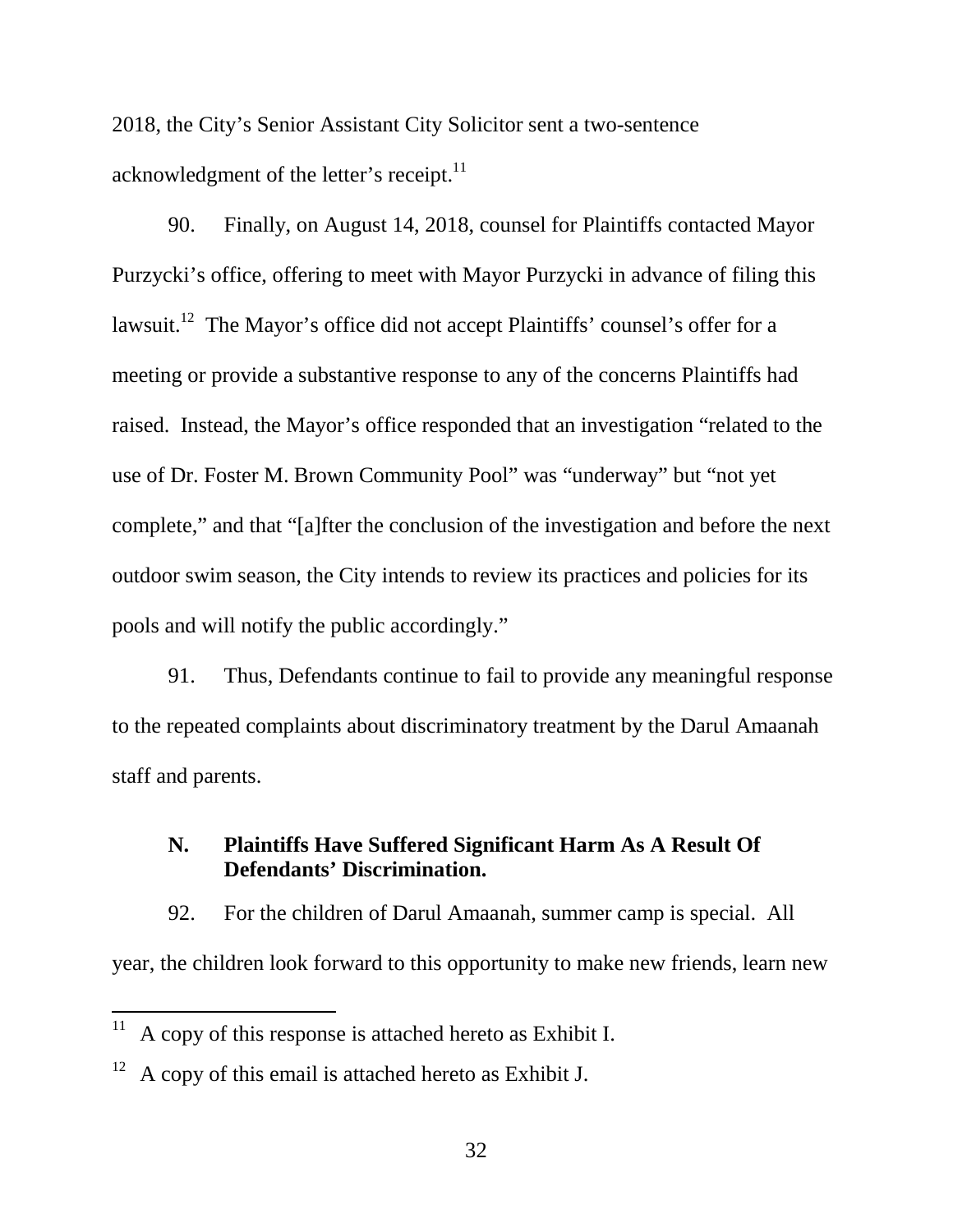things and enjoy fun activities together. Their parents also look forward to this unique chance for their children to socialize with other young Muslims and grow in both their faith and self-respect. Defendants' pattern of hostility and discriminatory treatment, which fits into a long history of discrimination at swimming pools, has ruined this experience.

93. Defendants' actions have compromised Plaintiff Darul Amaanah's ability to successfully organize its annual summer camp and to assist its students to grow in their faith. The Darul Amaanah students' self-esteem has been compromised. Members of the Darul Amaanah staff have been emotionally and psychologically harmed not only by the mistreatment they have suffered at the hands of the municipal staff at Foster Brown, but also by Defendants' failure to meaningfully respond to their numerous complaints and grievances.

94. The parents of the Darul Amaanah students have also been harmed by Defendants' actions. For example, Plaintiff Bahjeh Rizeq, the mother of five-year old M.A., has for years driven her daughter from their home, located 45 minutes away, to Darul Amaanah's summer camp so that M.A. will have the opportunity to be in an environment where she can feel safe and proud to express herself fully, including in her religious identity. Yet, because of Defendants' actions, Ms. Rizeq has been unable to restore her daughter's shaken self-confidence.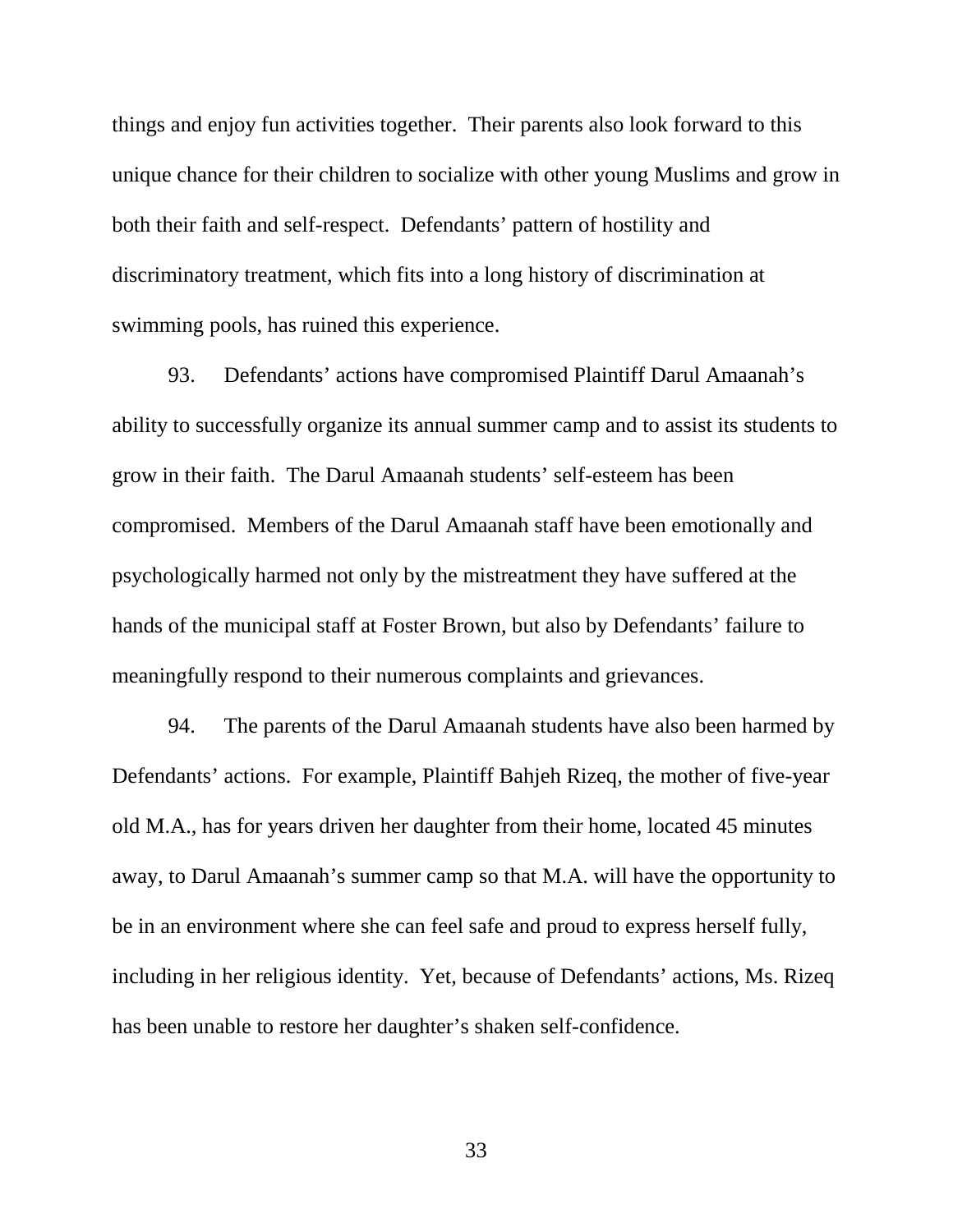95. Plaintiff Mia Miller, the mother of Y.A.M.-W. and Y.K.M.-W., remains worried about the impact that Defendants' conduct has had on her children, who still get scared and upset when talking about the pool. She is also worried that her daughters, both of whom have special needs, will not learn critical water safety skills.

96. Plaintiff Iman Ismaa'eel, the mother of twelve-year old W.B. and nine-year old M.B., grew up in Wilmington and spent her own childhood going to the City's public pools and covering herself according to her religious beliefs without any issue. She is greatly pained and saddened that her own children are unable to enjoy the same experiences at Foster Brown.

97. Iman Ismaa'eel has expressed that Defendants have made her and her community feel "small, unimportant and paranoid." As contributing members of the Wilmington community, this is unacceptable.

98. The harm the children have faced is even greater. For example, Y.A.M.-W. and Y.K.M.-W., who are six and five years old, respectively, are scared to go back to the pool. Although summer camp is typically their favorite part of the year – they particularly love playing with friends and learning new activities and skills – they now ask their mother, Plaintiff Mia Miller, if they will be forced to leave if they go back to the pool and cry when they remember how they were targeted by City employees.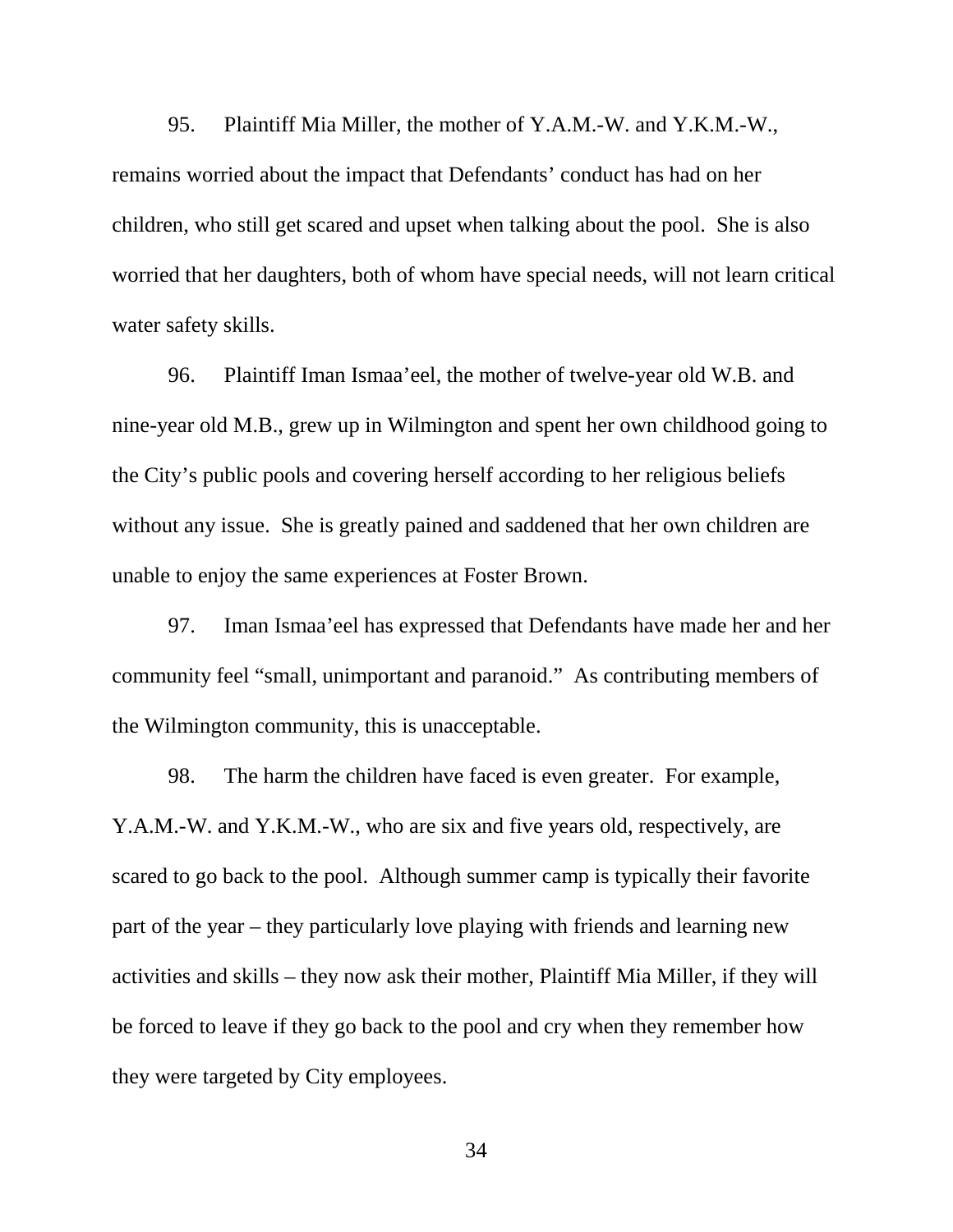99. Other children at Darul Amaanah have expressed similar concerns. M.A., who is five years old and was prohibited from swimming at Foster Brown because she was wearing a t-shirt, tights, and headscarf over her bathing suit, has repeatedly told her mother, Plaintiff Bahjeh Rizeq, that she and her friends cannot go back to the pool because "they don't like Muslims."

100. Similarly, S.W.T., the ten-year old daughter of Plaintiff Daewanna Word, remains fearful about returning to the pool, and has told her mother that she is scared to go back because "can't they just put us out again?"

101. As a result of this discrimination, ever since June 25, a number of Darul Amaanah's young girls have stopped wearing their headscarves when they go to other pools to swim. Although they used to be proud to wear their headscarves at all times, they have told Tahsiyn Ismaa'eel and their parents that they have stopped covering their heads "so they could go in the pool." The Darul Amaanah children should not be forced to choose between complying with their religious beliefs and swimming with their friends. And no child should be made to feel shame for his or her religious beliefs.

102. In short, Defendants' discriminatory conduct has deprived the children at Darul Amanaah of access to the pool for an entire summer. These children deserve better and to be made whole.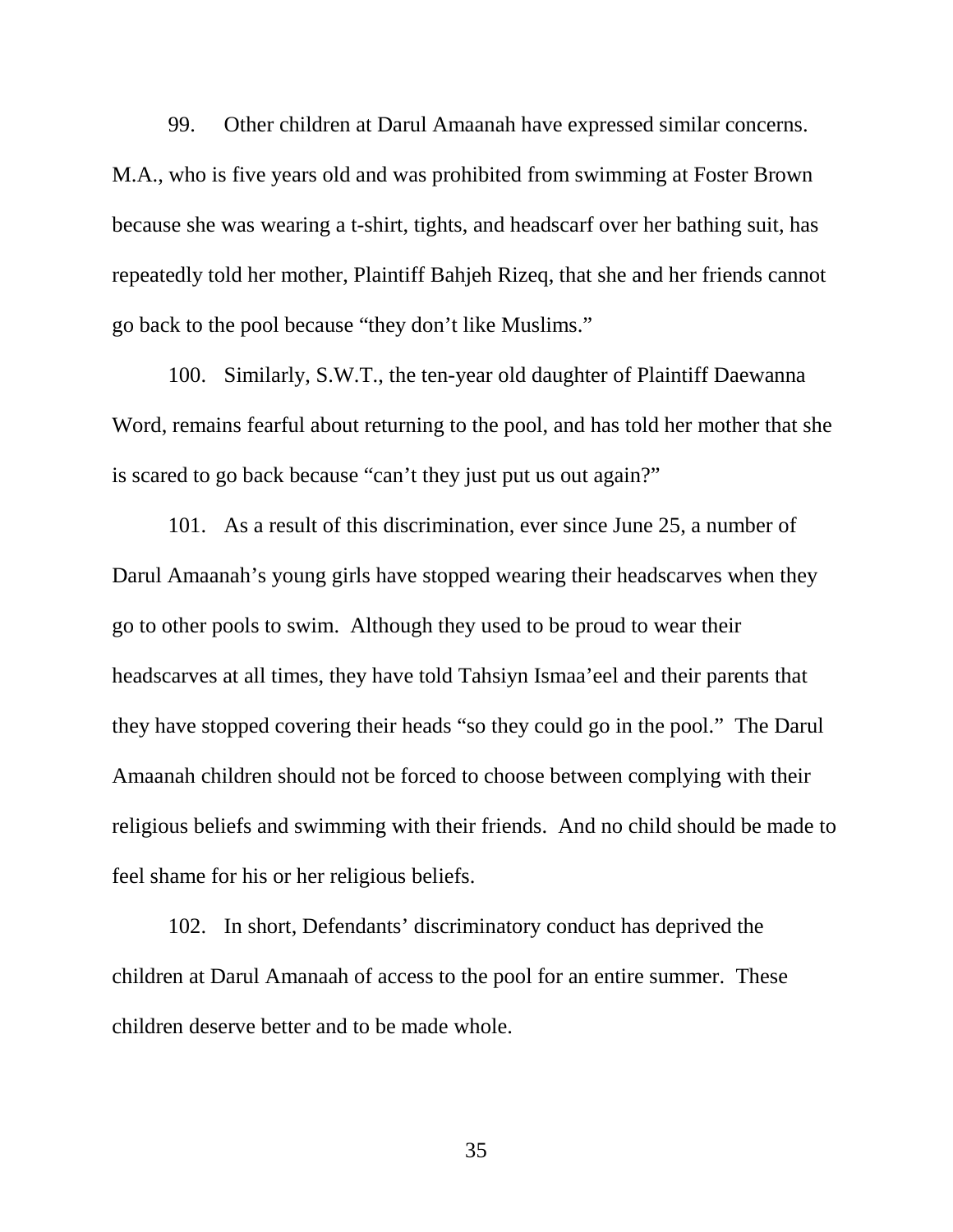### **CLAIMS FOR RELIEF**

### **COUNT I Delaware Constitution, Art. 1 § 1 (Violation of the Free Exercise Clause Against All Defendants)**

103. Plaintiffs incorporate by reference each of the allegations contained in

the preceding paragraphs.

104. Article 1 Section 1 of the Delaware Constitution provides:

[N]o person shall or ought to be compelled to attend any religious worship, to contribute to the erection or support of any place of worship, or to the maintenance of any ministry, against his or her own free will and consent; and no power shall or ought to be vested in or assumed by any magistrate that shall in any case interfere with, or in any manner control the rights of conscience, *in the free exercise of religious worship*, nor a preference given by law to any religious societies, denominations, or modes of worship.

(emphasis added).

105. Defendants' policy of harassing and prohibiting individuals who are

Muslim from freely exercising their religion violates Plaintiffs' rights under Article

1 Section 1 of the Delaware Constitution.

## **COUNT II 42 U.S.C. § 1983 (Violation of the Free Exercise Clause of the First Amendment Against All Defendants)**

106. Plaintiffs incorporate by reference each of the allegations contained in the preceding paragraphs.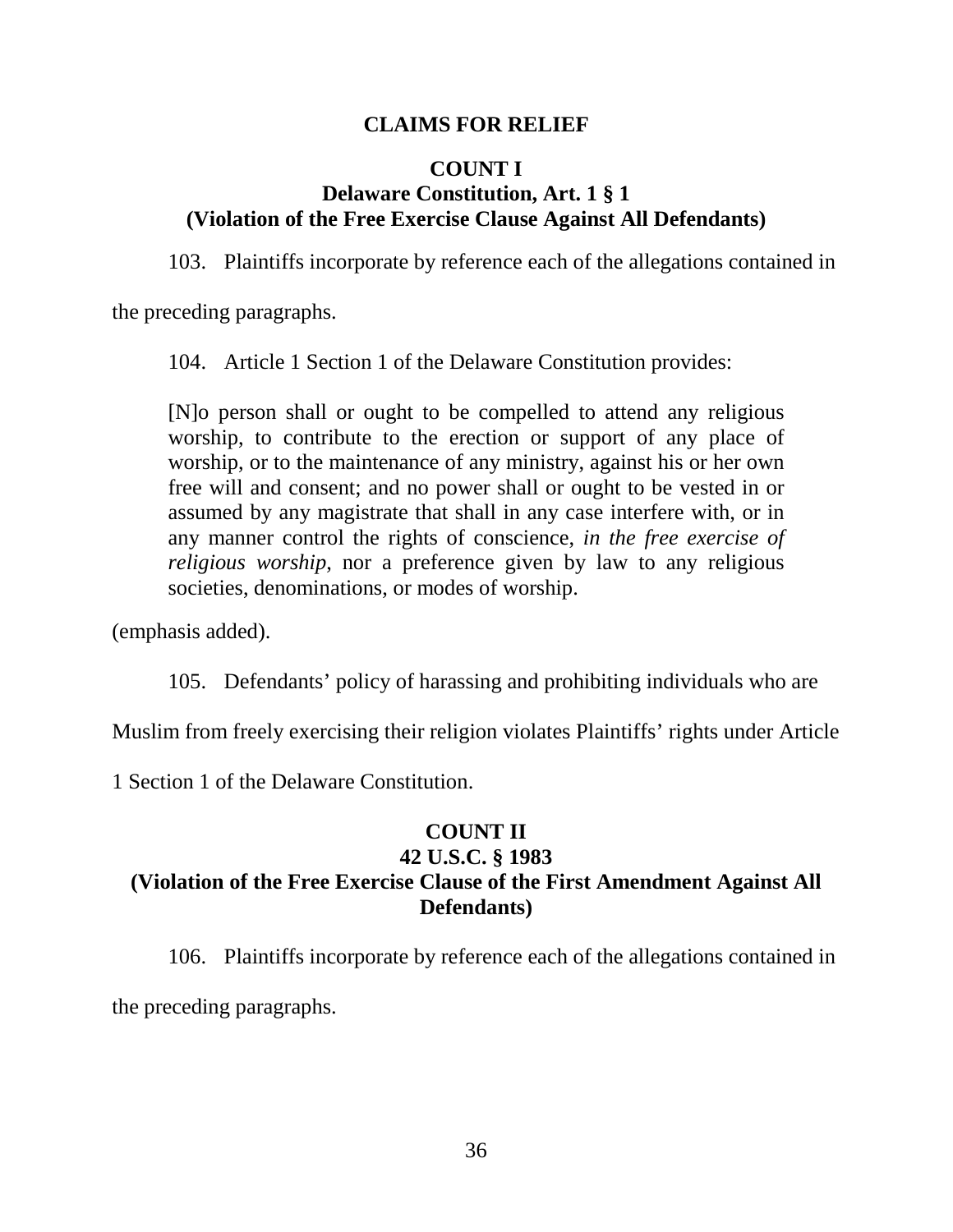107. The actions taken by Defendants under the color of state law had the effect of knowingly depriving Plaintiffs the rights secured to them under the First Amendment by prohibiting them from the free exercise of their religion.

108. Despite receiving multiple complaints from Plaintiffs about their inability to use the pool on the basis of their religion, Defendants failed to properly train, supervise and discipline its employees, amounting to deliberate indifference to the violation of Plaintiffs' federally protected rights.

109. Defendants' restrictions on Plaintiffs' ability to exercise their religion is not narrowly tailored to further a compelling government interest. Nor is there a rational basis upon which Defendants may justify their conduct, especially given that Muslims have been wearing cotton-based clothing in City pools for years without incident.

### **COUNT III**

## **42 U.S.C. § 1983 (Violation of the Equal Protection Clause of the Fourteenth Amendment Against All Defendants)**

110. Plaintiffs incorporate by reference each of the allegations contained in the preceding paragraphs.

111. The Due Process Clause of the Fourteenth Amendment to the United States Constitution guarantees the people equal protection of the laws.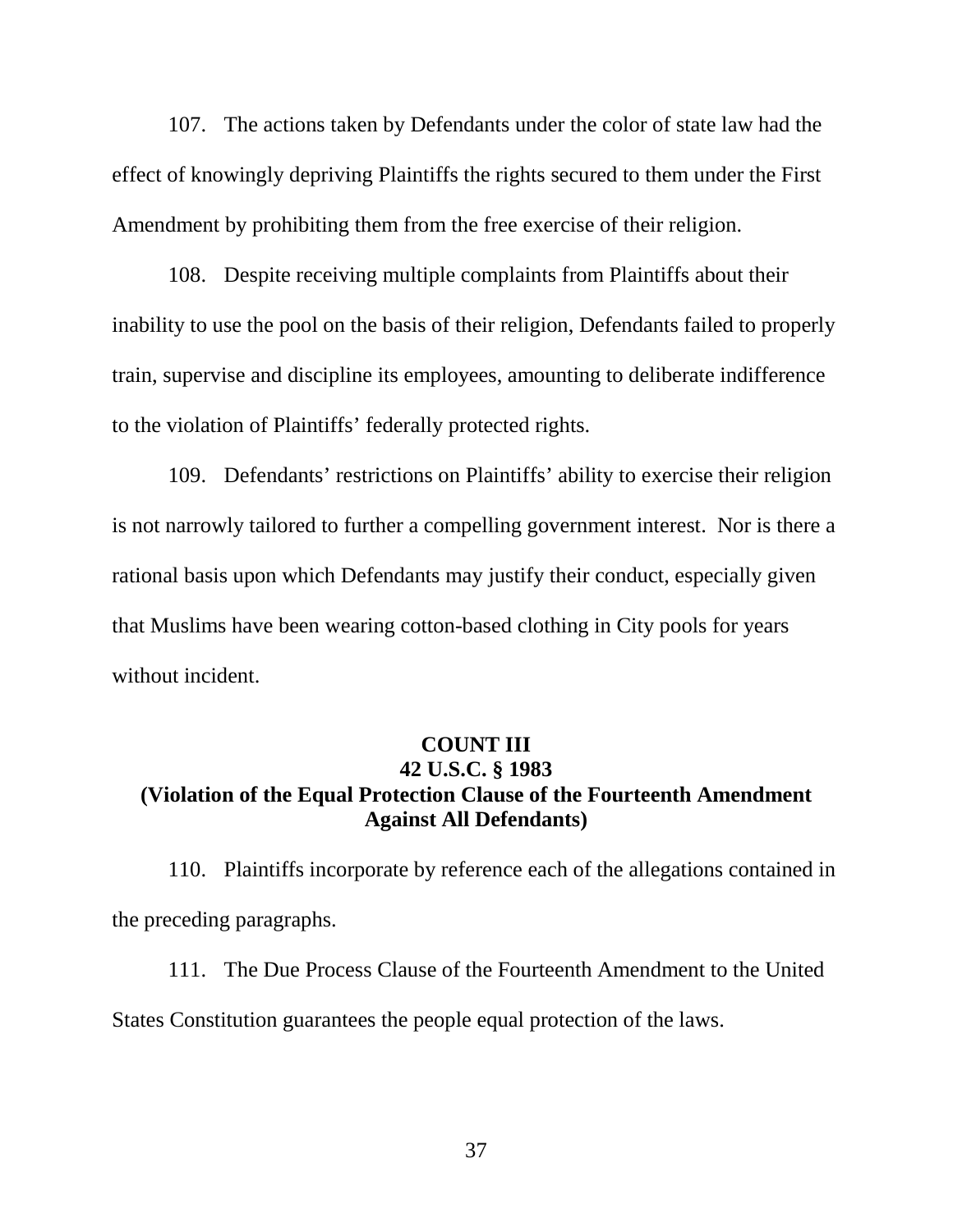112. Acting under color of state law, Defendants have deprived Plaintiffs of their rights to equal protection of the laws on the basis of Plaintiffs' race, religion and national origin.

113. These constitutional abuses are directly and proximately caused by Defendants' policies, practices and/or customs, including: (a) targeting Plaintiffs for discriminatory treatment at Foster Brown on the basis of Plaintiffs' race, religion and/or national origin, (b) the discriminatory failure to adequately and properly screen, train, support and/or supervise City employees working at Foster Brown and other City pools and (c) the discriminatory failure to adequately and properly respond and investigate concerns raised by Plaintiffs and other members of the Wilmington community.

114. As a direct and proximate result of Defendants' practices, Plaintiffs have been deprived of their right to Equal Protection of the law under the Fourteenth Amendment to the United States Constitution and 42 U.S.C. § 1983.

## **COUNT IV Title II, 42 U.S.C. § 2000a (Discrimination in Public Accommodations – Individual Plaintiffs Against Defendants City and Parks Department)**

115. Plaintiffs incorporate by reference each of the allegations contained in the preceding paragraphs.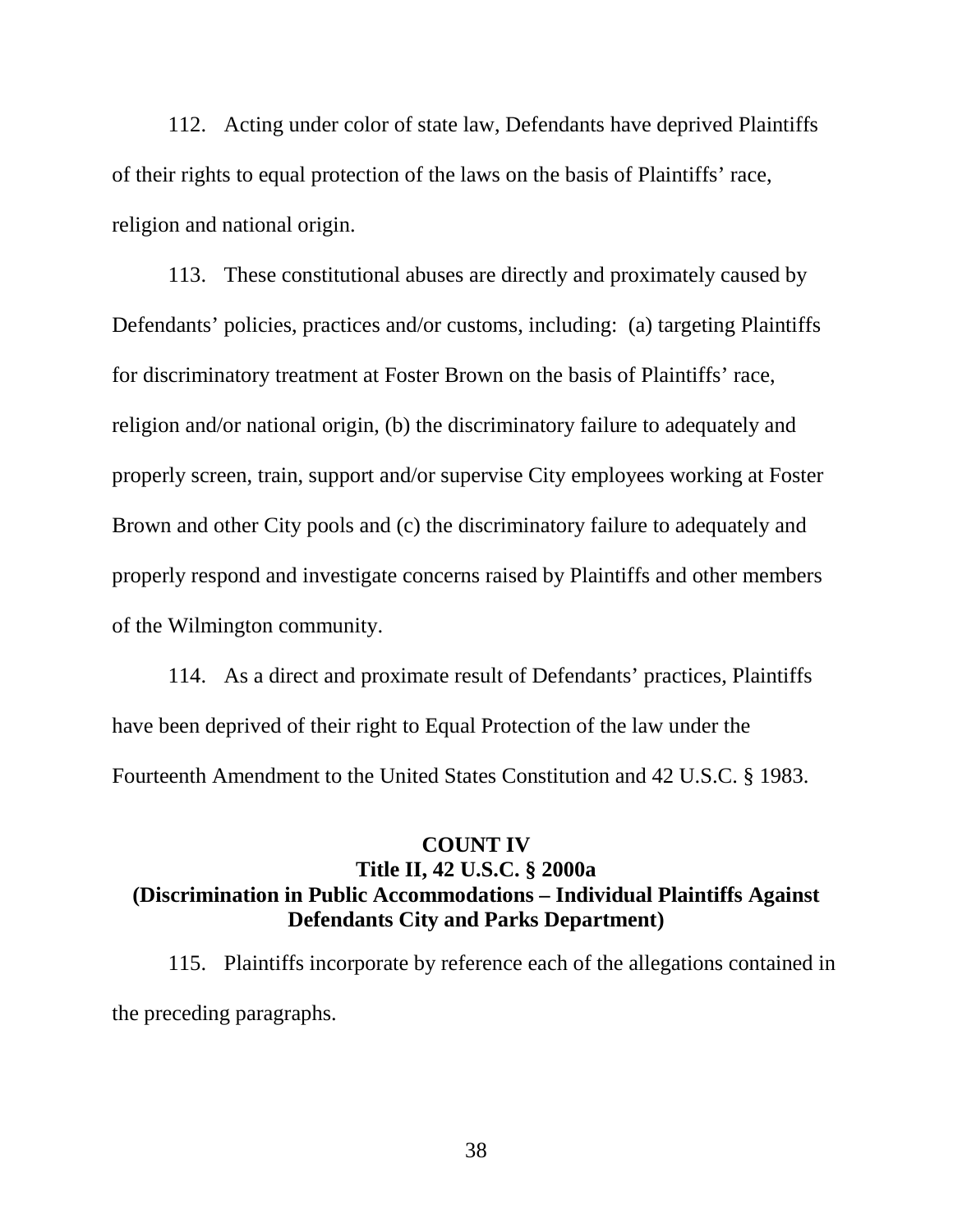116. Title II of the Civil Rights Act of 1964, 42 U.S.C. § 2000a, provides: "All persons shall be entitled to the full and equal enjoyment of the goods, services, facilities, privileges, advantages and accommodations of any place of public accommodation … without discrimination or segregation on the ground of race, color, religion or national origin."

117. The public swimming pools operated by Defendants City and Parks Department, including, but not limited to, Foster Brown, are places of public accommodation under Title II of the Civil Rights.

118. Upon information and belief, Defendant Foster Brown is an entity that affects interstate commerce.

119. Plaintiffs are African Americans and Arab Americans. They are also Muslim and, as part of their religious beliefs, cover portions of their body and face when in public.

120. Acting under color of state law, Defendants have deprived Plaintiffs of their rights to the full enjoyment of a place of public accommodation on the basis of Plaintiffs' race, religion and national origin.

121. This discriminatory treatment is directly and proximately caused by Defendants' policies, practices and/or customs, including: (a) targeting Plaintiffs for discriminatory treatment at Foster Brown on the basis of Plaintiffs' race, religion and/or national origin, (b) the discriminatory failure to adequately and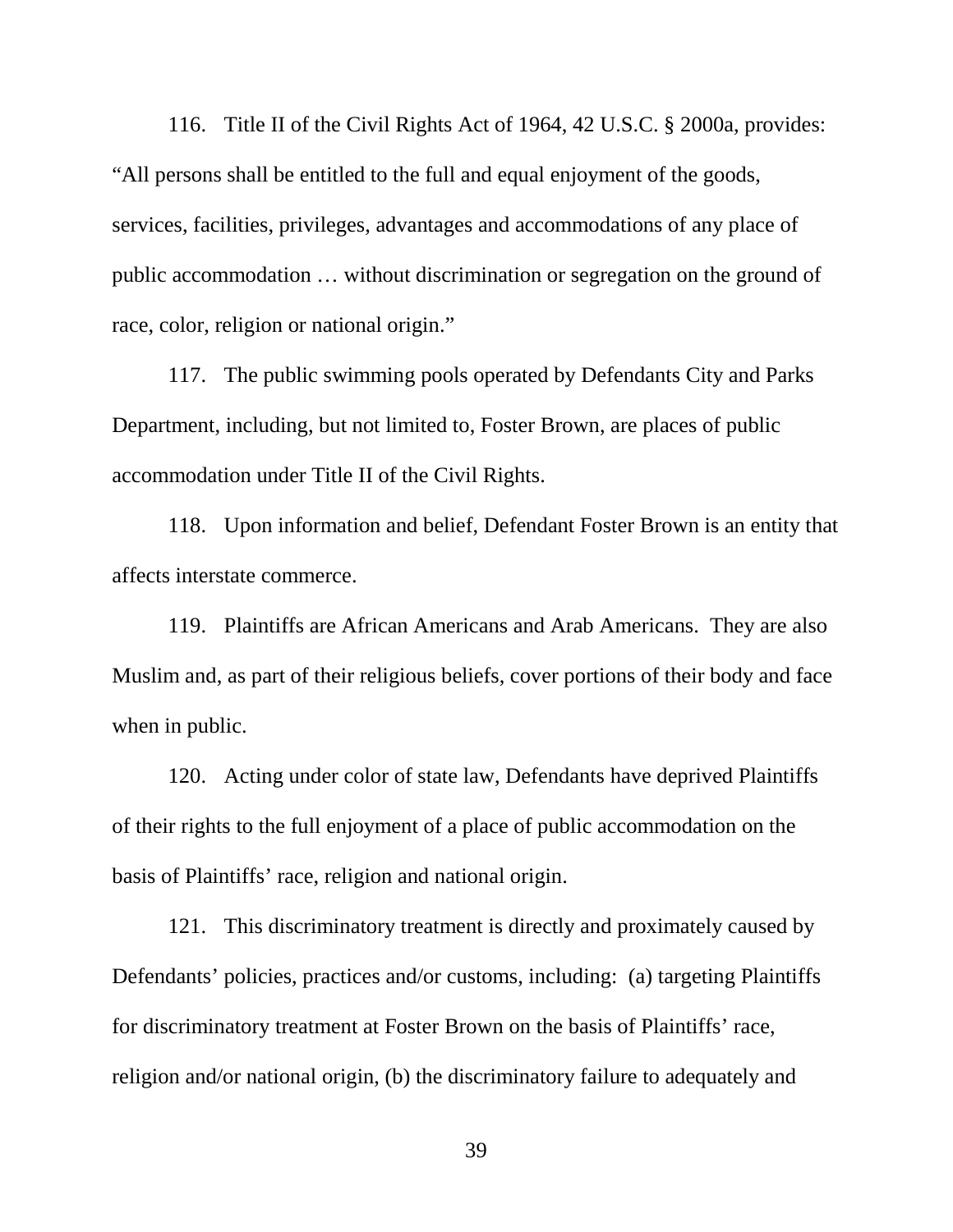properly screen, train, support and/or supervise City employees working at Foster Brown and other City pools and (c) the discriminatory failure to adequately and properly respond and investigate concerns raised by Plaintiffs and other members of the Wilmington community.

122. As a direct and proximate result of Defendants' practices, Plaintiffs have been deprived of their rights in violation of Title II.

## **COUNT V Title VI, 42 U.S.C. § 2000d (Intentional Race Discrimination in Federally Funded Programs – Individual Plaintiffs Against Defendants City and Parks Department)**

123. Plaintiffs incorporate by reference each of the allegations contained in the preceding paragraphs.

124. Title VI of the Civil Rights Act of 1964, 42 U.S.C. § 2000d, provides: "No person in the United States shall, on the ground of race, color, or national origin, be excluded from participation in, be denied the benefits of, or be subjected to discrimination under any program or activity receiving Federal financial assistance."

125. Upon information and belief, Defendants City and Parks Department are recipients of federal financial assistance.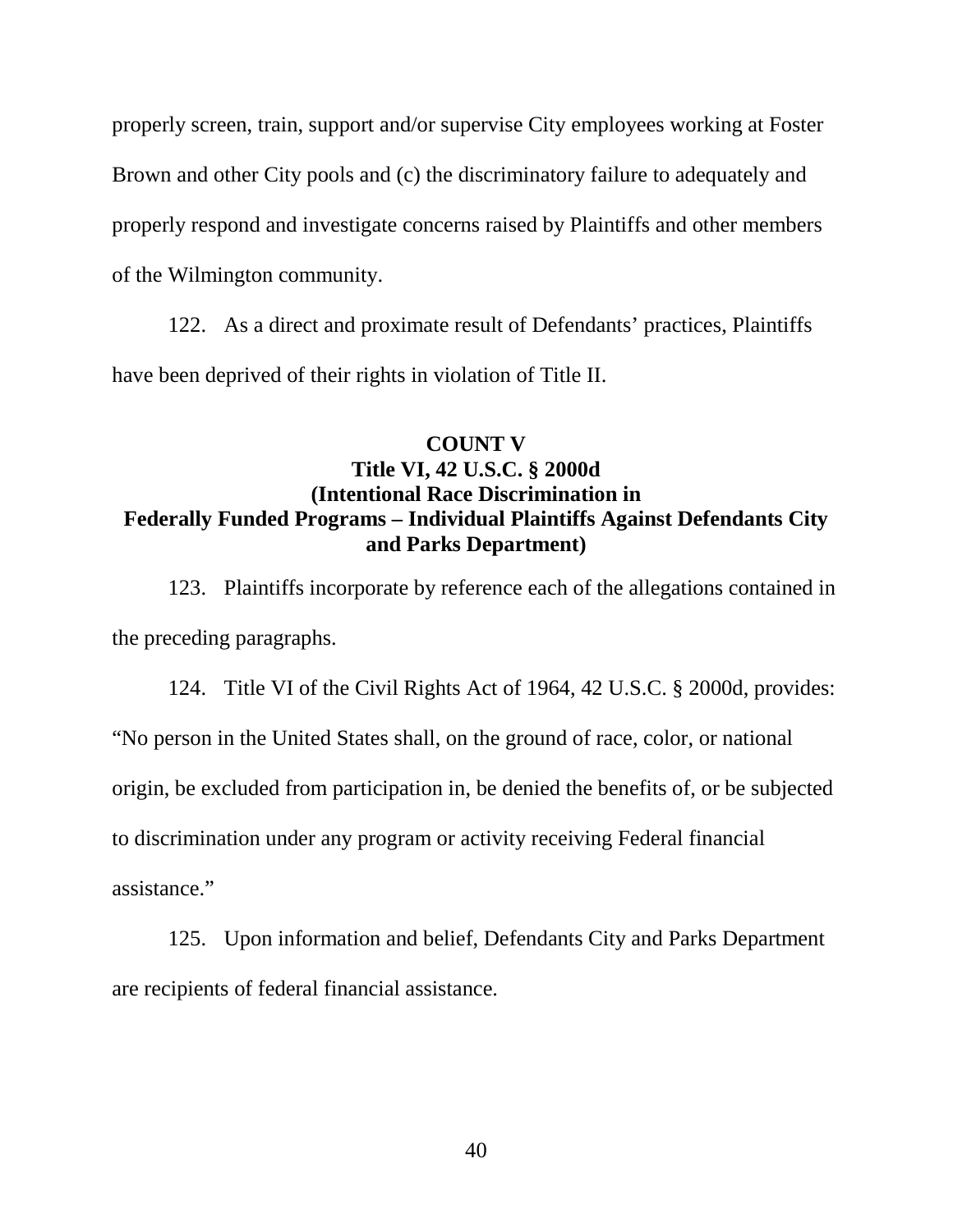126. By being repeatedly denied equal access to the pool on the basis of their race, national origin and religion, Plaintiffs were treated less favorably than other pool patrons.

127. Despite knowledge of the discrimination against Plaintiffs and adequate opportunity to remedy it, Defendant Parks Department adopted and approved the acts, omissions and misconduct of the Foster Brown staff that led to discrimination against Plaintiffs.

#### **RELIEF REQUESTED**

WHEREFORE, Plaintiffs request that the Court enter an order:

A. Declaring that Defendants' conduct has deprived Plaintiffs of their rights under Article I of the Delaware Constitution, the First and Fourteenth Amendments to the United States Constitution and Titles II and VI of the Civil Rights Act of 1964, §§ 2000(a) and (d);

B. Extending the 2019 pool season at all Wilmington public pools to begin by June 1, 2019 and end no earlier than September 1, 2019, and requiring Foster Brown to be open each weekday to the children of Darul Amaanah to compensate the children of Darul Amaanah for the time lost in the pool during the 2018 pool season as a result of Defendants' discriminatory conduct;

C. Preliminarily and permanently enjoining Defendants from adopting, implementing, enforcing or applying, in a discriminatory manner, any formal or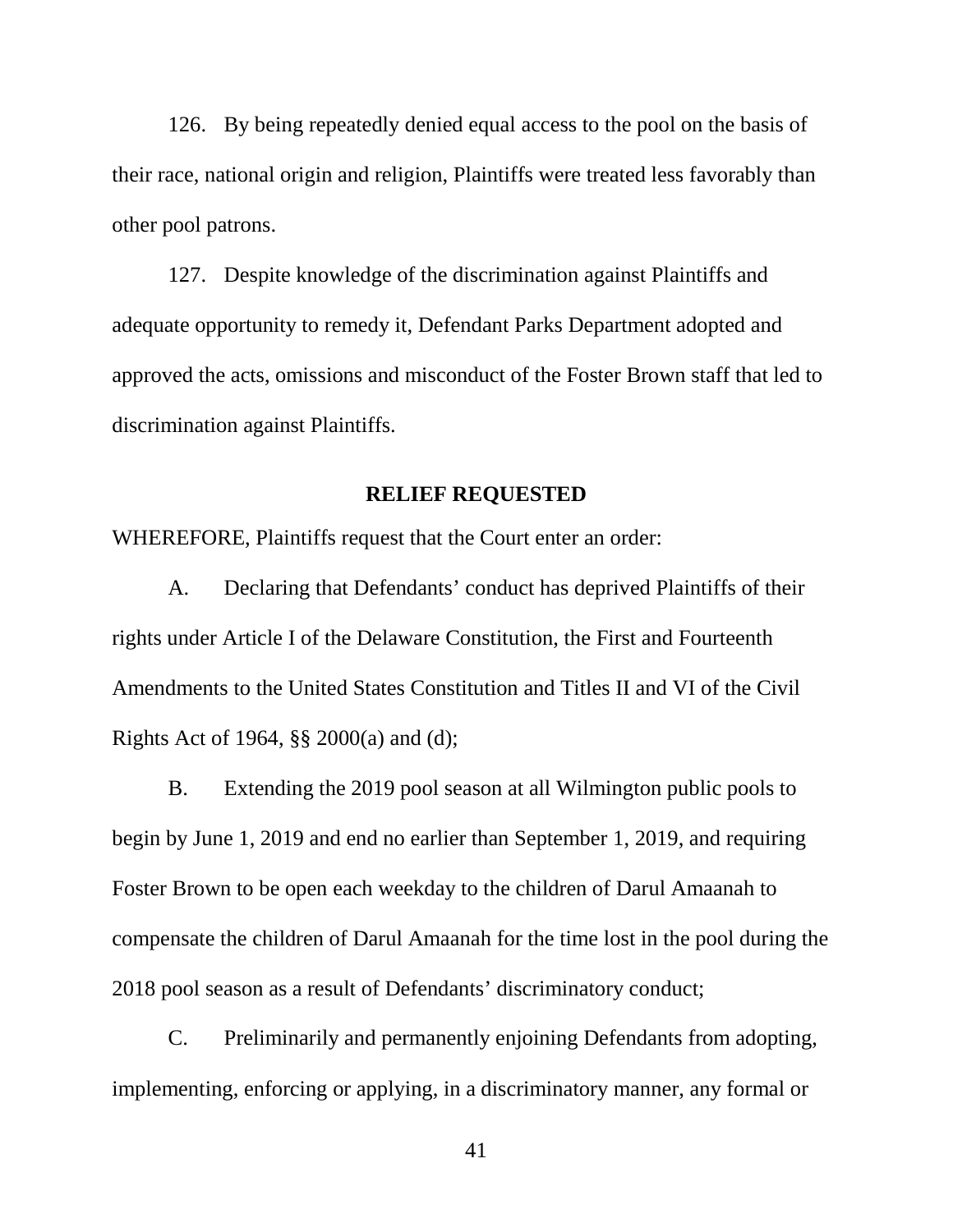informal rule or policy that prohibits Plaintiffs and any other patrons from wearing cotton-based clothing in Wilmington public pools, unless there is an explicit exception for attire of any material worn for religious reasons, including headscarves or any clothing worn for modesty;

D. Requiring Defendants to adopt and implement a training program for all employees of Wilmington public pools to educate such employees regarding any and all formal and informal rules or policies in place and any necessary exceptions to such rules or policies for religious reasons, and to provide appropriate supervision of such program;

E. Requiring Defendants to post conspicuous signs at all Wilmington public pools stating that Defendants and employees of all Wilmington public pools are not permitted to engage in discriminatory and/or harassing conduct on the basis of religion;

F. Awarding damages to Plaintiffs as a remedy for all harm resulting from Defendants' actions;

G. Awarding Plaintiffs' counsel reasonable attorneys' fees and litigation costs, including, but not limited to, fees, costs and disbursements under 42 U.S.C. § 1988; and